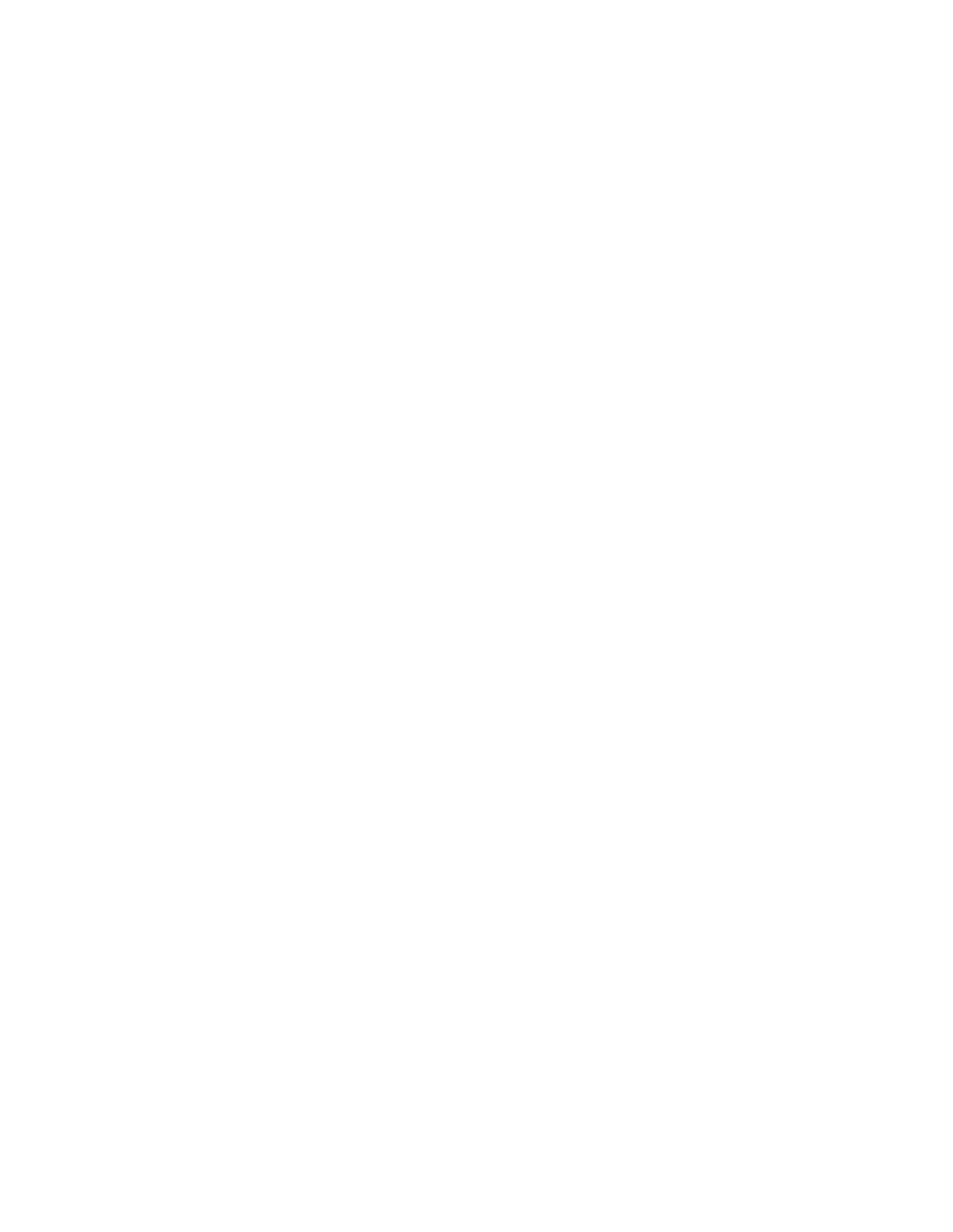## **Executive Summary**

## **AP-05 Executive Summary - 91.200(c), 91.220(b)**

#### **1. Introduction**

The City of Bloomington will utilize Community Development Block Grant (CDBG) funds to achieve a number of goals that best serve the citizens of Bloomington. The City will use its entitlement funds to achieve the goals/outcomes that are identified within this plan. The City has incorporated performance measures into the Consolidated and Action Plan to ensure that the Plan is results orientated and that it meets its one and five year goals. The planned activities serve a large number of low/moderate income households. Overall, at least 80 percent of the grant will be expended on activities for low/moderate income households in Bloomington.

## **2. Summarize the objectives and outcomes identified in the Plan**

This could be a restatement of items or a table listed elsewhere in the plan or a reference to another location. It may also contain any essential items from the housing and homeless needs assessment, the housing market analysis or the strategic plan.

The City will carry out acticvities that will provide for the preservation of the City's housing stock, provide essential services to seniors, provide affordable home ownership opportunities and support fair houisng activities.

The activity to receive the largest amount of funding is the single-family rehabilitation program which serves low/moderate income homeowners with low interest loans to repair/update their homes. The rehabilitation loan program is coupled with the lead based paint activity to assist in the abatement of lead hazards in pre-1978 homes utilizing CDBG funds. In this way, the City is ensuring that no threats remain to the health of occupants from lead paint. This activity serves low/moderate income households at or below 80% median.

The City will again offer a homeowership activity with this plan, providing funding to the West Hennepin Affordable Housing Land Trust (WHALT) to assist two low/moderate income families pruchase homes in Bloomington. This activity will provide long-term affordable housing through the financing structure of the land trust. Participants in the program must re-sell the homes to a low/moderate income family.

The City will provide CDBG funds to Senior Community Service's Household and Maintenance for the Elderly (H.O.M.E.) Program to provide outside maintenance and home making services to low/moderate income seniors. This is an important service that allows seniors to continue to reside in their homes.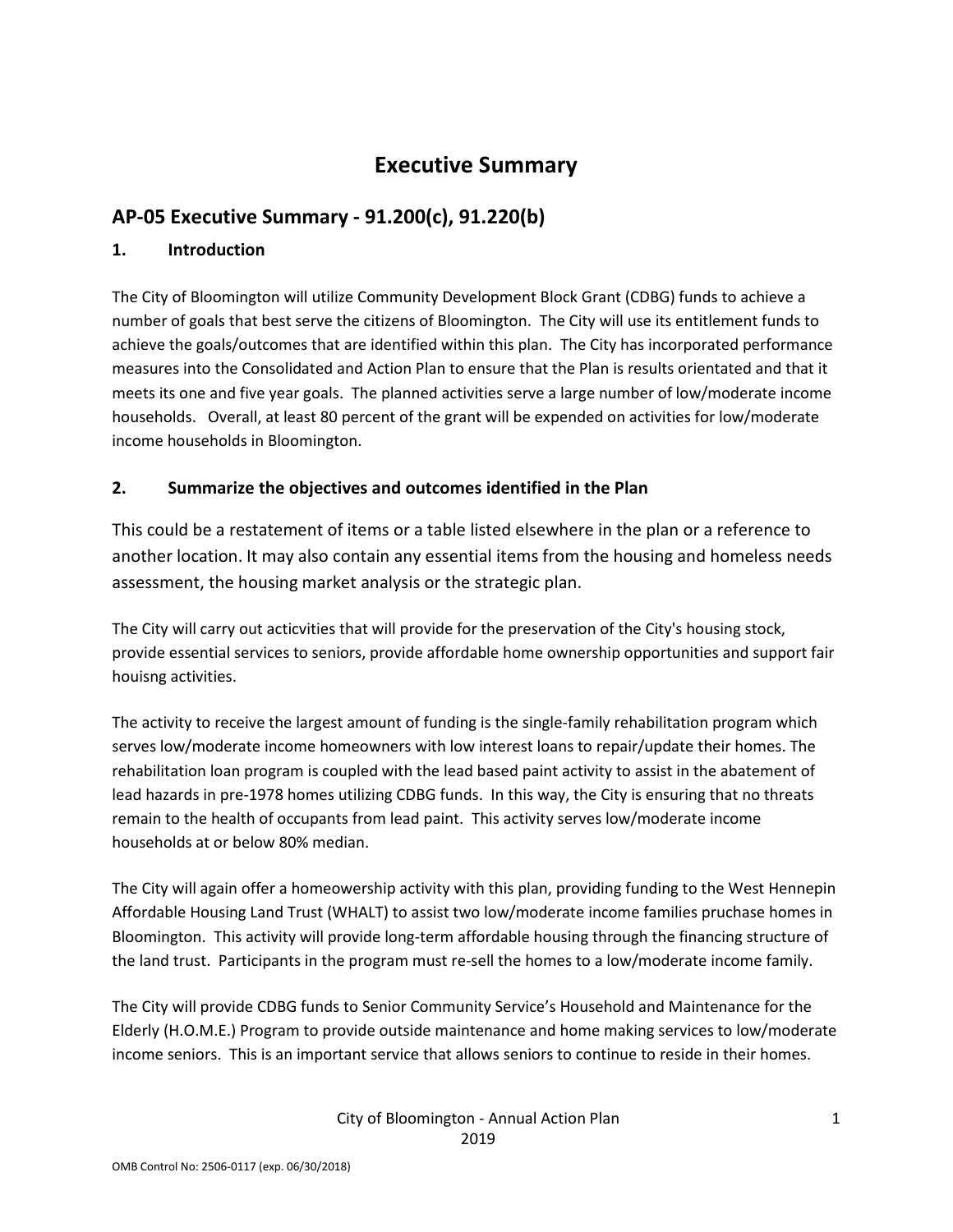Lastly, the City contributes to the Hennepin County CDBG Consortium for Fair Housing Services. The City will allocate funds for the continuation of Fair Housing Services in suburban Hennepin County (including Bloomington). These funds may be used for education and research, housing discrimination testing and enforcement and Fair Housing counseling and clearinghouse activities.

## **3. Evaluation of past performance**

This is an evaluation of past performance that helped lead the grantee to choose its goals or projects.

This is an evaluation of past performance that helped lead the grantee to choose its goals or projects.

The City has a long history of actively working to preserve and upgrade the condition of its neighborhoods. The CDBG-funded single-family rehabilitation loan program (including lead-based paint abatement ) have been a very successful and important part of these efforts since the 1980's.

In addition, the has a City's long-standing commitment to serving its' senior population. The CDBG funded H.O.M.E. program through Senior Community services has been a very sucessful and important part of these efforts. The City will continue this activity given the strong need in the community and the past performance of Senior Community Services.

Fair Housing continues to be a focus of the City of Bloomington. Past funding has provided for pared testing, among other activities that are coordinated by the lead agency of the consortium, Hennepin County. The City, as part of the consortium, focuses this activity based upon the results of the Analysis of Impedimentes that is completed by the metro-wide efforts of the Fair Housing Implementation Council (FHIC).

In program year 2016, the City added a new activity to provide affordable housing ownership opportunities in Bloomington by partnering with the West Hennepin Affordable Housing Land Trust (WHAHLT). The land trust purchases existing single-family homes in the City and completes any needed rehabilitation. The land trust then re-sells the home to a low/moderate income family who otherwise would not be able to afford to purchase a home in the city. The land trust retains ownership of the land and the family pays only for the structure, thus making the home affordable. The City commits CDBG funds to each home to provide assistance to provide gap financing to increase the affordability of the home. In the new program year, the City will commit CDBG funds to assist with two home ownership opportunities in Bloomington.

## **4. Summary of Citizen Participation Process and consultation process**

Summary from citizen participation section of plan.

Summary from citizen participation section of plan.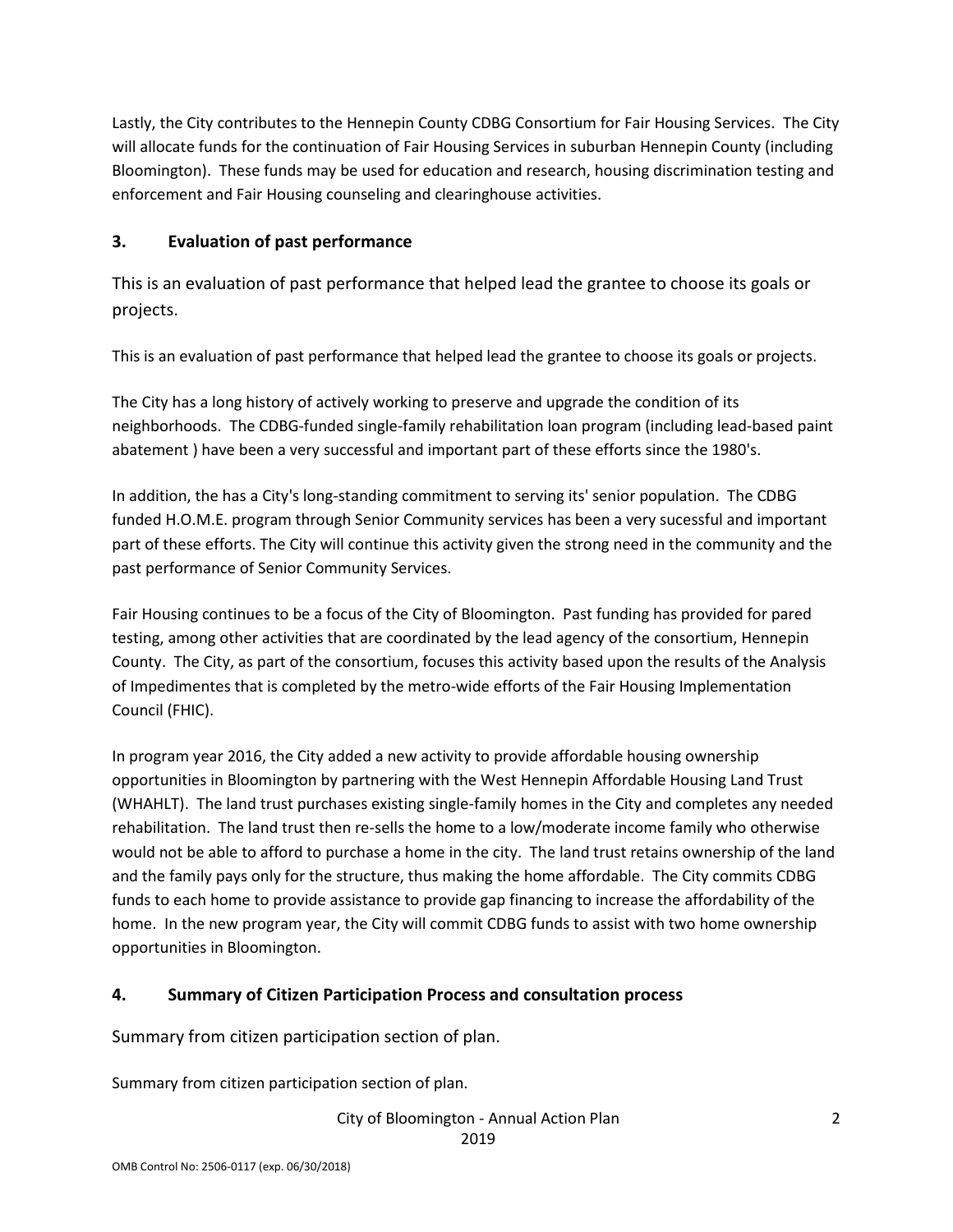The Bloomington Plan is part of the Hennepin County Consortium Plan. Bloomington's Plan will be made available for public comment 30 days prior to going before the Hennepin County Board for a public hearing. In addition, prior to the County's hearing, the Bloomington City Council will hold a public hearing for approval of the plan and to receive any public comments.

The Consortium Action Plan provides the complete Citizen Participation Plan for all members to follow, including Bloomington. The Citizen Participation Plan details the efforts to broaden public participation in the development of the Action Plan. An email notification is set to all subscribers to the HRA's webpage announcing the dates of the comment period.

In addition to the Consortium's hearing and comment period, the City of Bloomington provides other opportunities for public comments. The City's Action Plan is a subject of public hearings at both the City's HRA and Council prior to adoption and submission to be included in the Hennepin County Consortium Action Plan. The public hearing at the Council meeting is televised live on the City's cable television channel as well as streaming on the City's web page. All Council meeting videos are archived on our website and may be viewed at anytime.

Please note that all citizens and all other interested parties are also able to comment on Bloomington's Action Plan through the Hennepin County Consortium's public comment and hearing process.

In an ongoing effort to determine the best use of this limited resource, City staff may meet with interested businesses, developers, community and faith-based organizations to review specific proposals for utilization of the City's CDBG funds. Unfortunately, the City is unable to fund most of the proposals due to decreasing annual CDBG funds from HUD and the need to fund existing high-impact activities (such as single-family rehabilitation and H.O.M.E. maintenance for the elderly).

The Human Services Department has staff that has been trained by the local United Way to assess the need of homeless persons within the City and make recommendations to the City Council on how to best utilize City resources to respond to found needs. Human Services also operates a help line which connects people with needed services, including homeless, at the City and County level. These organizations and service providers receive over \$130,000 in funding. The primary source of these public service funds is the City's own General Fund.

## **5. Summary of public comments**

This could be a brief narrative summary or reference an attached document from the Citizen Participation section of the Con Plan.

Public comments will be accepted in writing or during the hearing held by the Bloomington City Council on March 25, 2019. All interested parties are also able to provide comment on the entire plan through Hennepin County's comment period and public hearing process.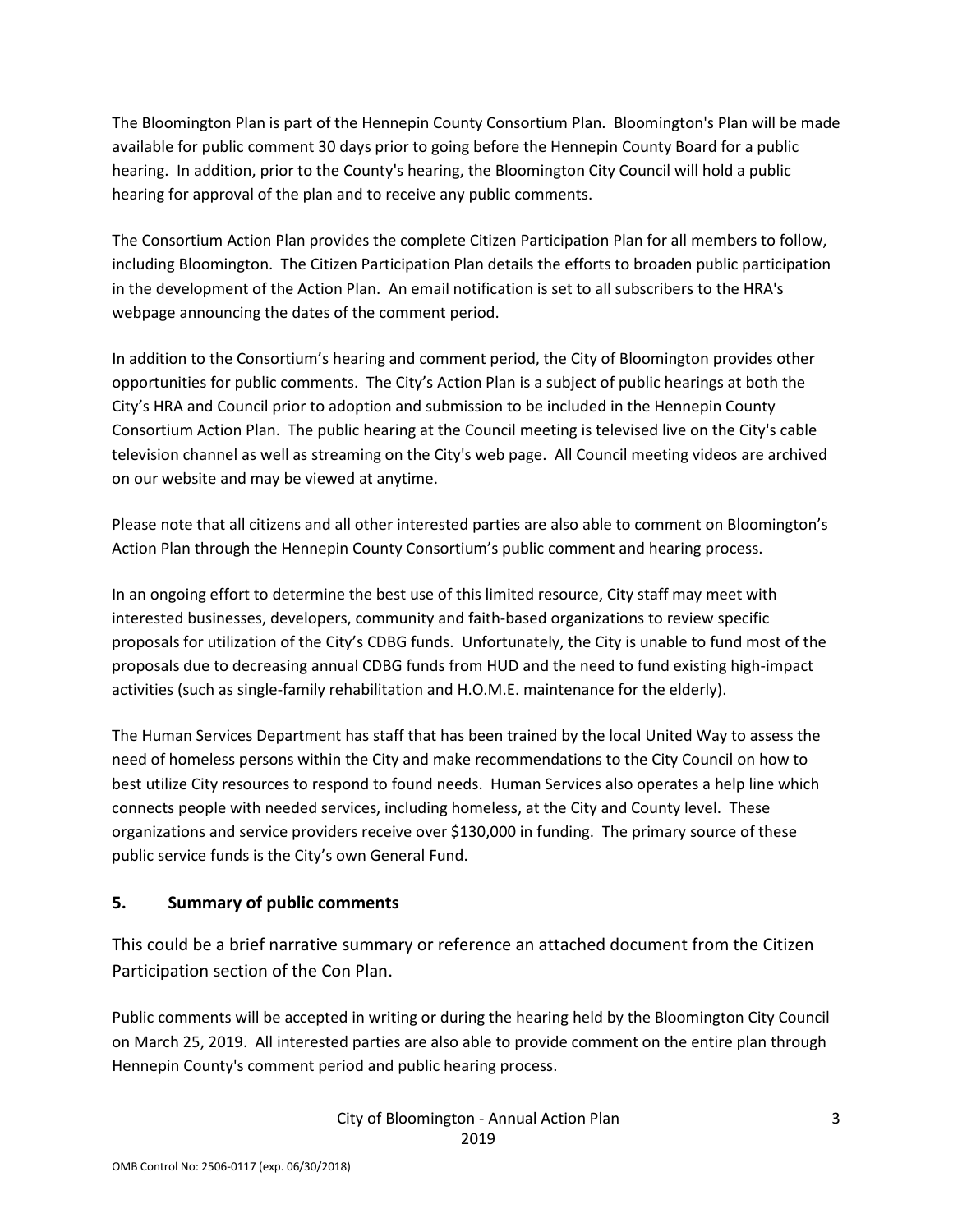#### **6. Summary of comments or views not accepted and the reasons for not accepting them**

Not applicable. No comments were received at the time of this report was created.

#### **7. Summary**

In summary, the City continues to serve as many low/moderate income households as possible, while given that the funding for the City's grant has been reduced since the early 2000's This reduced funding, could impact the City's ability to keep up with the needs of low/moderate income households in the City. The City is hopeful that funding will soon be restored to former levels or increased, so it may initiate new projects and services to low and moderate income households.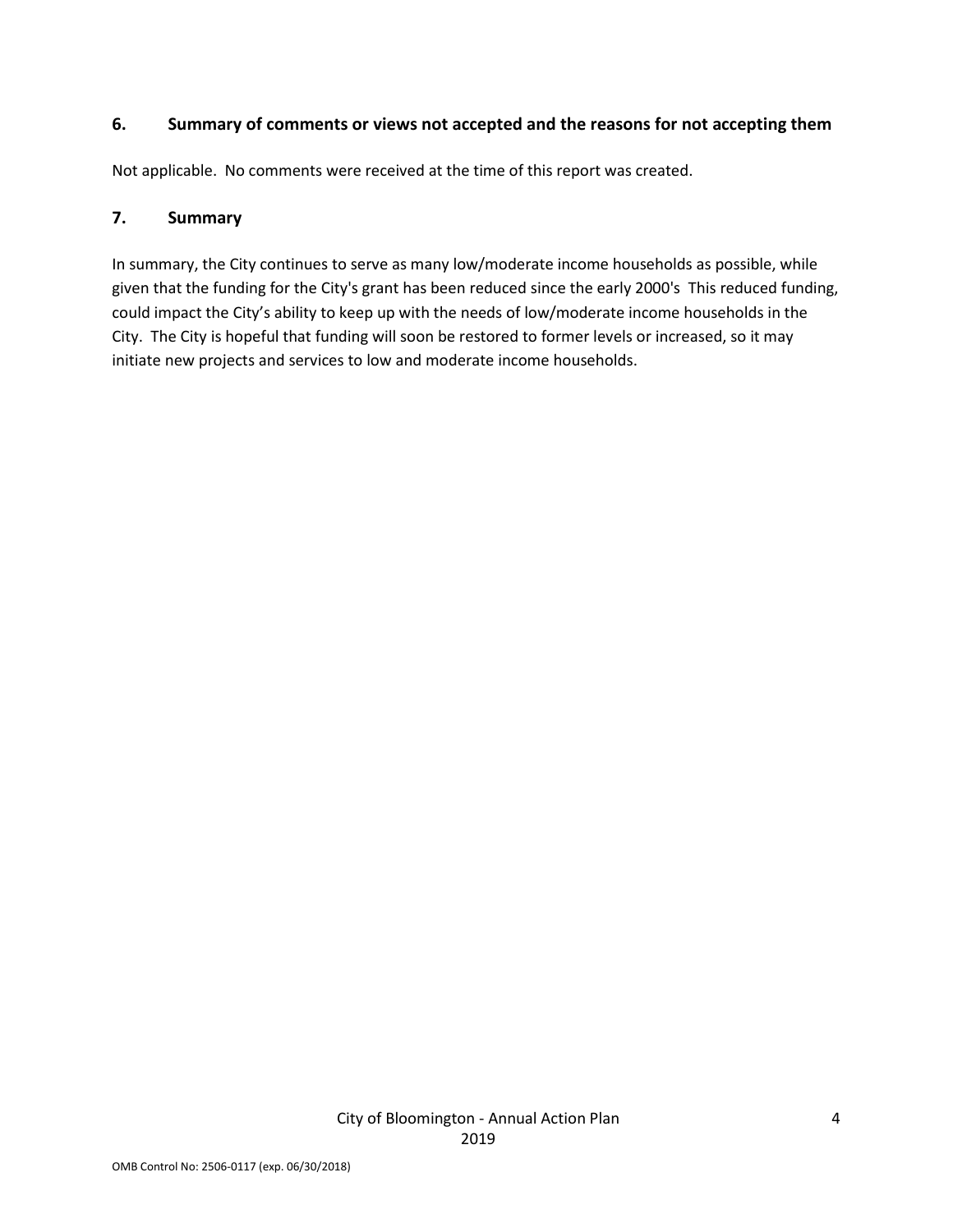## **PR-05 Lead & Responsible Agencies - 91.200(b)**

## **1. Agency/entity responsible for preparing/administering the Consolidated Plan**

The following are the agencies/entities responsible for preparing the Consolidated Plan and those responsible for administration of each grant program and funding source.

|  | Agency Role               |  | Name        |  | Department/Agency                         |  |
|--|---------------------------|--|-------------|--|-------------------------------------------|--|
|  |                           |  |             |  |                                           |  |
|  | <b>CDBG Administrator</b> |  | BLOOMINGTON |  | Housing and Redevelopment Authority (HRA) |  |

**Table 1 – Responsible Agencies**

#### **Narrative**

#### **Consolidated Plan Public Contact Information**

Bryan Hartman

City of Bloomington

1800 West old Shakopee Road

Bloomington, MN 55431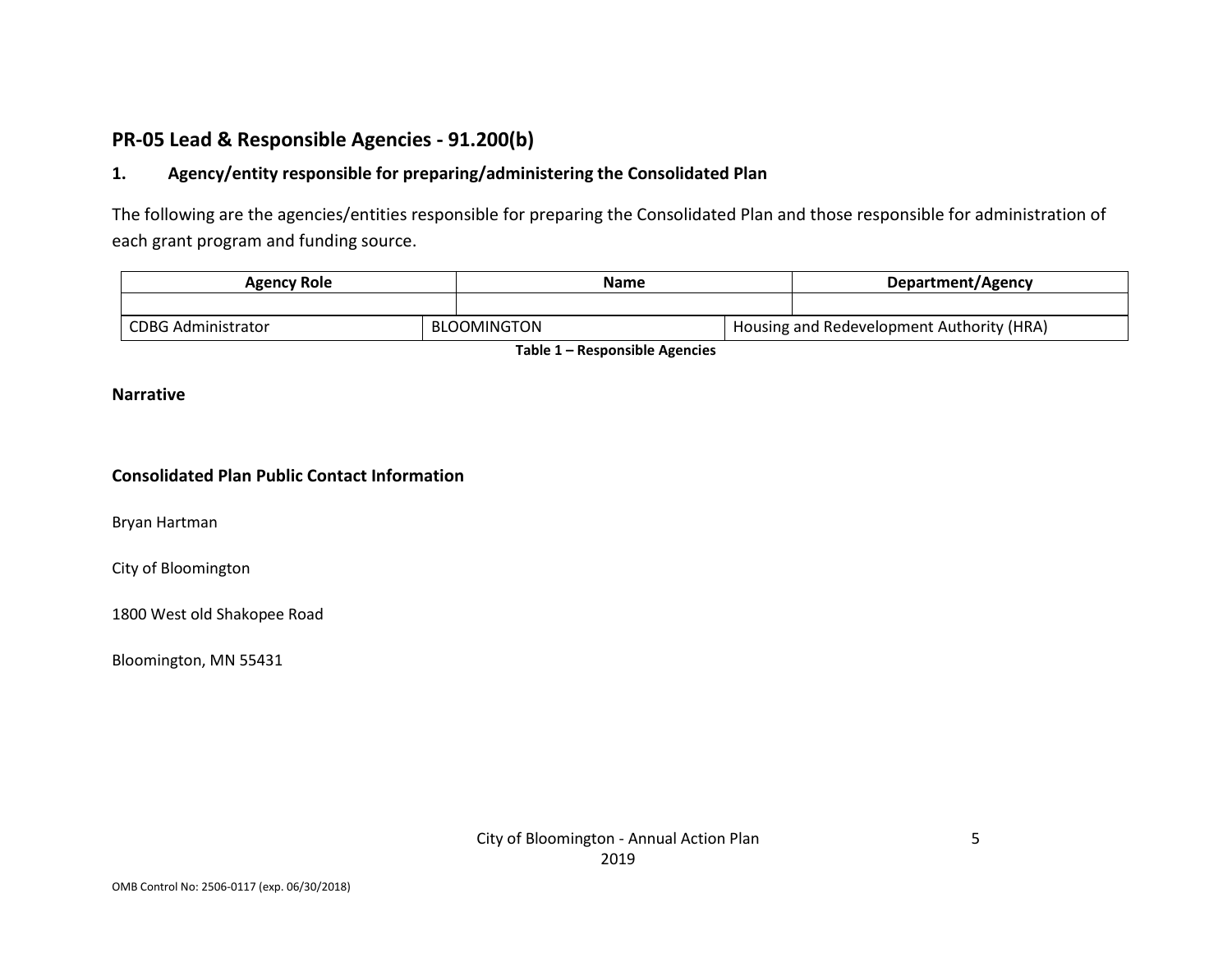## **AP-10 Consultation - 91.100, 91.200(b), 91.215(l)**

## **1. Introduction**

The development of the Hennepin County Consortium Consolidated Plan was led by Hennepin County. Because many of the agencies that work within the city also work county-wide, it was determined that only one contact needed to be made to these organizations. The responses below in this section reflect the work completed by Hennepin County and outlined in the overall Consortium Consolidated Plan, as well as outreach completed by the City of Bloomington.

## **Provide a concise summary of the jurisdiction's activities to enhance coordination between public and assisted housing providers and private and governmental health, mental health and service agencies (91.215(l)).**

These activities are coordinated by Hennepin County at the local level. Where appropriate, the city may refer organizations and services agencies to each other to coordinate efforts.

In addition, the city's HRA operates a Housing Choice Voucher program of 551 units that serves a wide variety of low-income populations, including elderly, the disabled and families. The HRA's staff is trained to assist participants to connect with services such as mental health and public health services.

## **Describe coordination with the Continuum of Care and efforts to address the needs of homeless persons (particularly chronically homeless individuals and families, families with children, veterans, and unaccompanied youth) and persons at risk of homelessness.**

This coordination is completed by the Minneapolis/Hennepin County Continuum of Care and the Office to End Homelessness. In addition, the City, through it's Human Services Division, provides essential referrals to homeless persons to connect them to services. As part of the larger consortium, Hennepin County as the lead agency, performs outreach to facilities and systems that may discharge persons ino homelessness for the development of the plan.

**Describe consultation with the Continuum(s) of Care that serves the jurisdiction's area in determining how to allocate ESG funds, develop performance standards for and evaluate outcomes of projects and activities assisted by ESG funds, and develop funding, policies and procedures for the operation and administration of HMIS**

Not applicable Bloomington does not receive ESG funds. Please refer to the Hennepin County section on this.

## **2. Agencies, groups, organizations and others who participated in the process and consultations**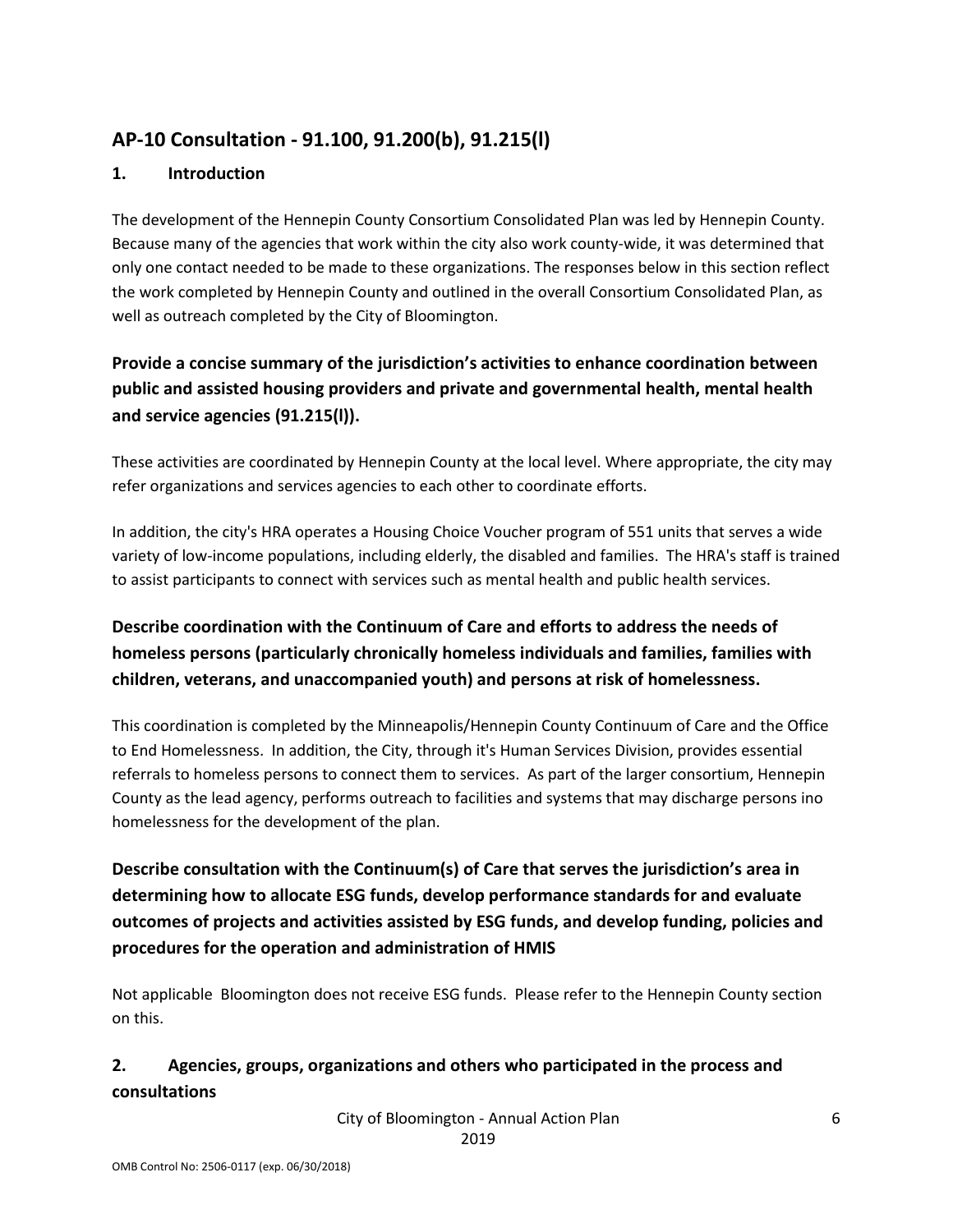**Table 2 – Agencies, groups, organizations who participated**

| 1              | Agency/Group/Organization                                                                                                                                            | <b>Senior Community Services (SCS)</b>                                                                                                                                                                                                                                                   |  |  |  |
|----------------|----------------------------------------------------------------------------------------------------------------------------------------------------------------------|------------------------------------------------------------------------------------------------------------------------------------------------------------------------------------------------------------------------------------------------------------------------------------------|--|--|--|
|                | Agency/Group/Organization Type                                                                                                                                       | Services - Housing<br>Services-Elderly Persons                                                                                                                                                                                                                                           |  |  |  |
|                | What section of the Plan was addressed by<br><b>Consultation?</b>                                                                                                    | <b>Housing Need Assessment</b><br>Non-Homeless Special Needs                                                                                                                                                                                                                             |  |  |  |
|                | Briefly describe how the Agency/Group/Organization<br>was consulted. What are the anticipated outcomes<br>of the consultation or areas for improved<br>coordination? | The agency's CEO and other staff were interviewed and briefed on the plan<br>activities proposed by the City of Bloomington. They informed staff of the<br>growing needs of seniors in the city and the continued need for resources,<br>including CDBG funding.                         |  |  |  |
| $\overline{2}$ | Agency/Group/Organization                                                                                                                                            | Cornerstone Advocacy                                                                                                                                                                                                                                                                     |  |  |  |
|                | <b>Agency/Group/Organization Type</b>                                                                                                                                | Services-Victims of Domestic Violence                                                                                                                                                                                                                                                    |  |  |  |
|                | What section of the Plan was addressed by<br>Consultation?                                                                                                           | <b>Housing Need Assessment</b><br>Homeless Needs - Families with children                                                                                                                                                                                                                |  |  |  |
|                | Briefly describe how the Agency/Group/Organization<br>was consulted. What are the anticipated outcomes<br>of the consultation or areas for improved<br>coordination? | The agency's Executive Director and other staff were interviewed and briefed on<br>the plan and activities proposed by the City of Bloomington. The importance of<br>the continued partnership between the City and Cornerstone was agreed upon to<br>serve this vulnerable populations. |  |  |  |
| 3              | Agency/Group/Organization                                                                                                                                            | <b>HOME Line</b>                                                                                                                                                                                                                                                                         |  |  |  |
|                | <b>Agency/Group/Organization Type</b>                                                                                                                                | Services - Housing<br>Services-Education                                                                                                                                                                                                                                                 |  |  |  |
|                | What section of the Plan was addressed by<br><b>Consultation?</b>                                                                                                    | Non-Homeless Special Needs                                                                                                                                                                                                                                                               |  |  |  |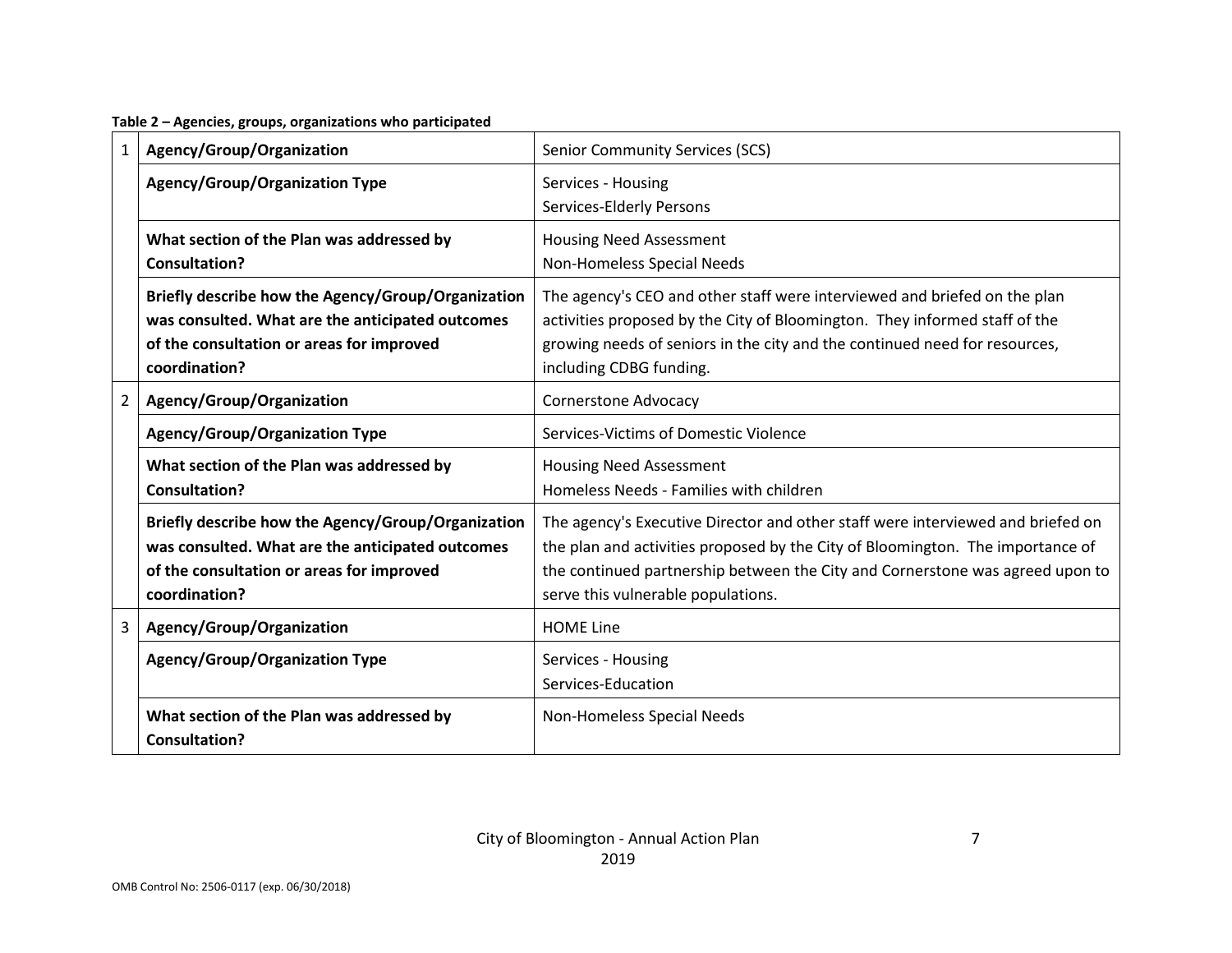|   | Briefly describe how the Agency/Group/Organization<br>was consulted. What are the anticipated outcomes<br>of the consultation or areas for improved<br>coordination? | Through Hennepin County and the City's process for funding of non-profits.<br>Important ally to the City in providing tenants with legal and other services                                                                                                                                     |  |  |
|---|----------------------------------------------------------------------------------------------------------------------------------------------------------------------|-------------------------------------------------------------------------------------------------------------------------------------------------------------------------------------------------------------------------------------------------------------------------------------------------|--|--|
| 4 | Agency/Group/Organization                                                                                                                                            | COMMUNITY ACTION PARTNERSHIP OF SUBURBAN HENNEPIN                                                                                                                                                                                                                                               |  |  |
|   | <b>Agency/Group/Organization Type</b>                                                                                                                                | Services-homeless<br>Service-Fair Housing                                                                                                                                                                                                                                                       |  |  |
|   | What section of the Plan was addressed by<br><b>Consultation?</b>                                                                                                    | Non-Homeless Special Needs                                                                                                                                                                                                                                                                      |  |  |
|   | Briefly describe how the Agency/Group/Organization<br>was consulted. What are the anticipated outcomes<br>of the consultation or areas for improved<br>coordination? | Through Hennepin County and the City's process for funding of non-profits. The<br>City and CAP partner to deliver first-time home-buyer education in Bloomington.<br>This is accomplished with non-CDBG fund and both organizations are committed<br>to providing this service into the future. |  |  |
| 5 | Agency/Group/Organization                                                                                                                                            | City of Bloomington                                                                                                                                                                                                                                                                             |  |  |
|   | <b>Agency/Group/Organization Type</b>                                                                                                                                | PHA<br><b>Grantee Department</b>                                                                                                                                                                                                                                                                |  |  |
|   | What section of the Plan was addressed by<br><b>Consultation?</b>                                                                                                    | <b>Housing Need Assessment</b><br><b>Public Housing Needs</b><br>Homeless Needs - Families with children<br>Homelessness Needs - Veterans<br>Homelessness Needs - Unaccompanied youth<br><b>Homelessness Strategy</b>                                                                           |  |  |
|   | Briefly describe how the Agency/Group/Organization<br>was consulted. What are the anticipated outcomes<br>of the consultation or areas for improved<br>coordination? | The City, through its HRA was consulted for the need assessment and Goal<br>setting process for the plan. The continued need for the preservation of the<br>City's housing stock was stressed.                                                                                                  |  |  |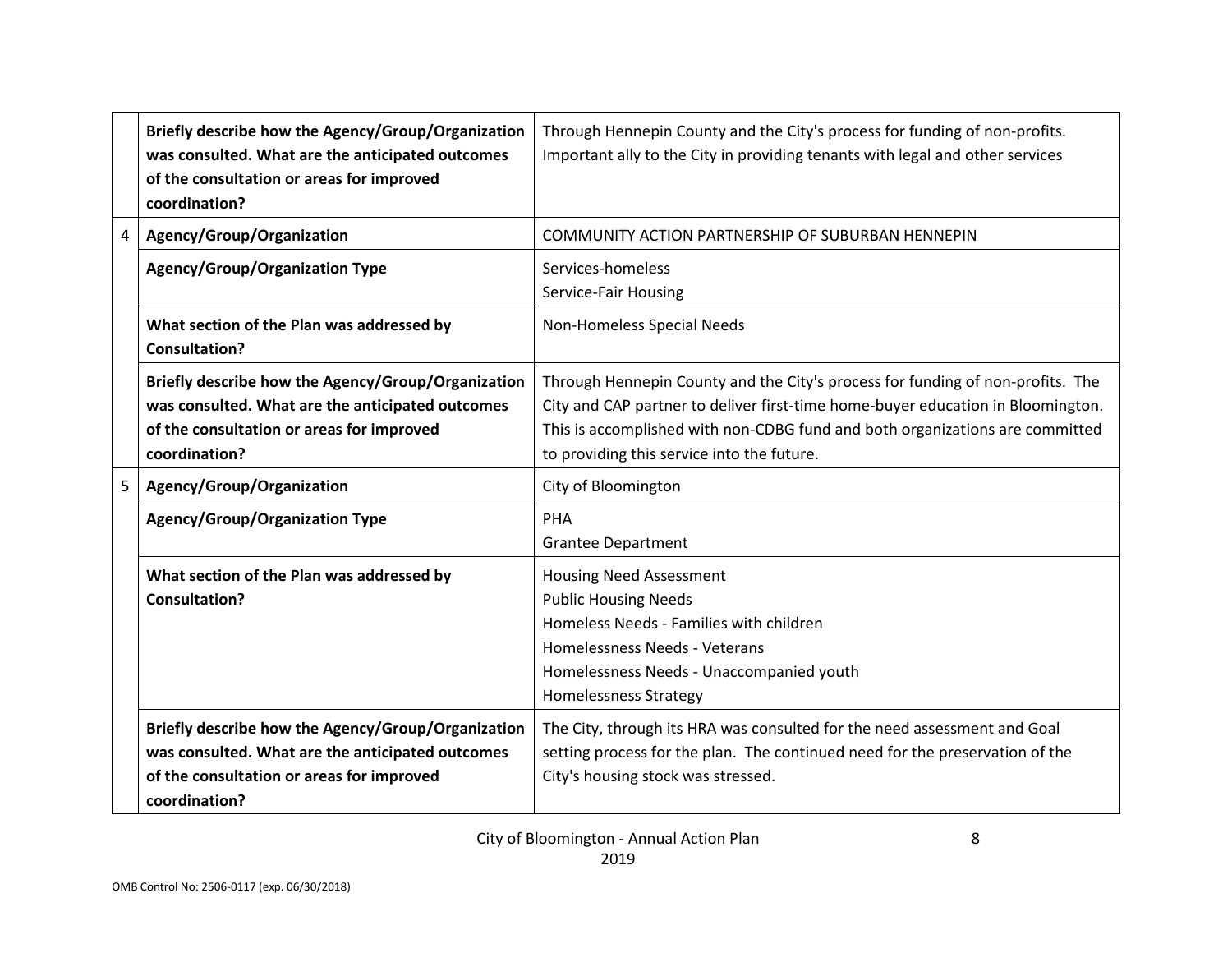| 6 | Agency/Group/Organization                          | Metropolitan Council - Metro HRA                                              |  |  |
|---|----------------------------------------------------|-------------------------------------------------------------------------------|--|--|
|   | <b>Agency/Group/Organization Type</b>              | Housing                                                                       |  |  |
|   |                                                    | <b>PHA</b>                                                                    |  |  |
|   |                                                    | Services - Housing                                                            |  |  |
|   |                                                    | Regional organization                                                         |  |  |
|   |                                                    | Planning organization                                                         |  |  |
|   | What section of the Plan was addressed by          | <b>Housing Need Assessment</b>                                                |  |  |
|   | Consultation?                                      | <b>Public Housing Needs</b>                                                   |  |  |
|   |                                                    | Market Analysis                                                               |  |  |
|   |                                                    | Economic Development                                                          |  |  |
|   | Briefly describe how the Agency/Group/Organization | Bloomington and the Metropolitan Council regularly coordinate and             |  |  |
|   | was consulted. What are the anticipated outcomes   | communicate regarding economic/community development and affordable           |  |  |
|   | of the consultation or areas for improved          | housing issues including coordination between the Housing Policy Plan and the |  |  |
|   | coordination?                                      | Consolidated Plan. Golas in the Consolidated Plan may overlap with            |  |  |
|   |                                                    | Metropolitan Council affordable housing goals.                                |  |  |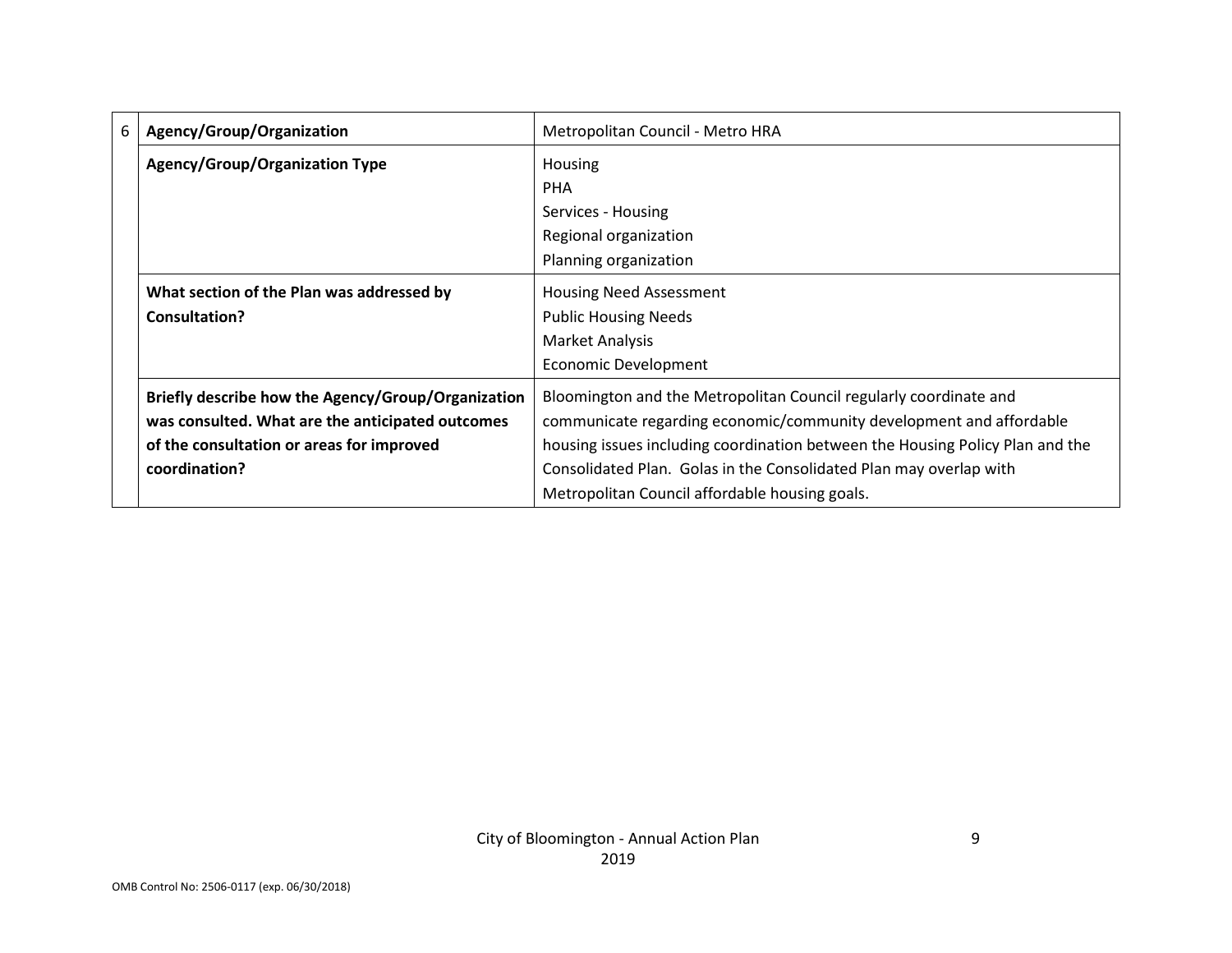| $\overline{7}$ | Agency/Group/Organization      | Office to End Homelessness                 |
|----------------|--------------------------------|--------------------------------------------|
|                | Agency/Group/Organization Type | Housing                                    |
|                |                                | PHA                                        |
|                |                                | Services - Housing                         |
|                |                                | Services-Elderly Persons                   |
|                |                                | Services-Persons with Disabilities         |
|                |                                | Services-Persons with HIV/AIDS             |
|                |                                | Services-Victims of Domestic Violence      |
|                |                                | Services-homeless                          |
|                |                                | Services-Health                            |
|                |                                | Services-Education                         |
|                |                                | Services-Employment                        |
|                |                                | Service-Fair Housing                       |
|                |                                | Services - Victims                         |
|                |                                | <b>Health Agency</b>                       |
|                |                                | Child Welfare Agency                       |
|                |                                | Publicly Funded Institution/System of Care |
|                |                                | Other government - Federal                 |
|                |                                | Other government - State                   |
|                |                                | Other government - County                  |
|                |                                | Other government - Local                   |
|                |                                | Regional organization                      |
|                |                                | Planning organization                      |
|                |                                | <b>Business Leaders</b>                    |
|                |                                | <b>Civic Leaders</b>                       |
|                |                                | <b>Business and Civic Leaders</b>          |
|                |                                | Foundation                                 |
|                |                                | Neighborhood Organization                  |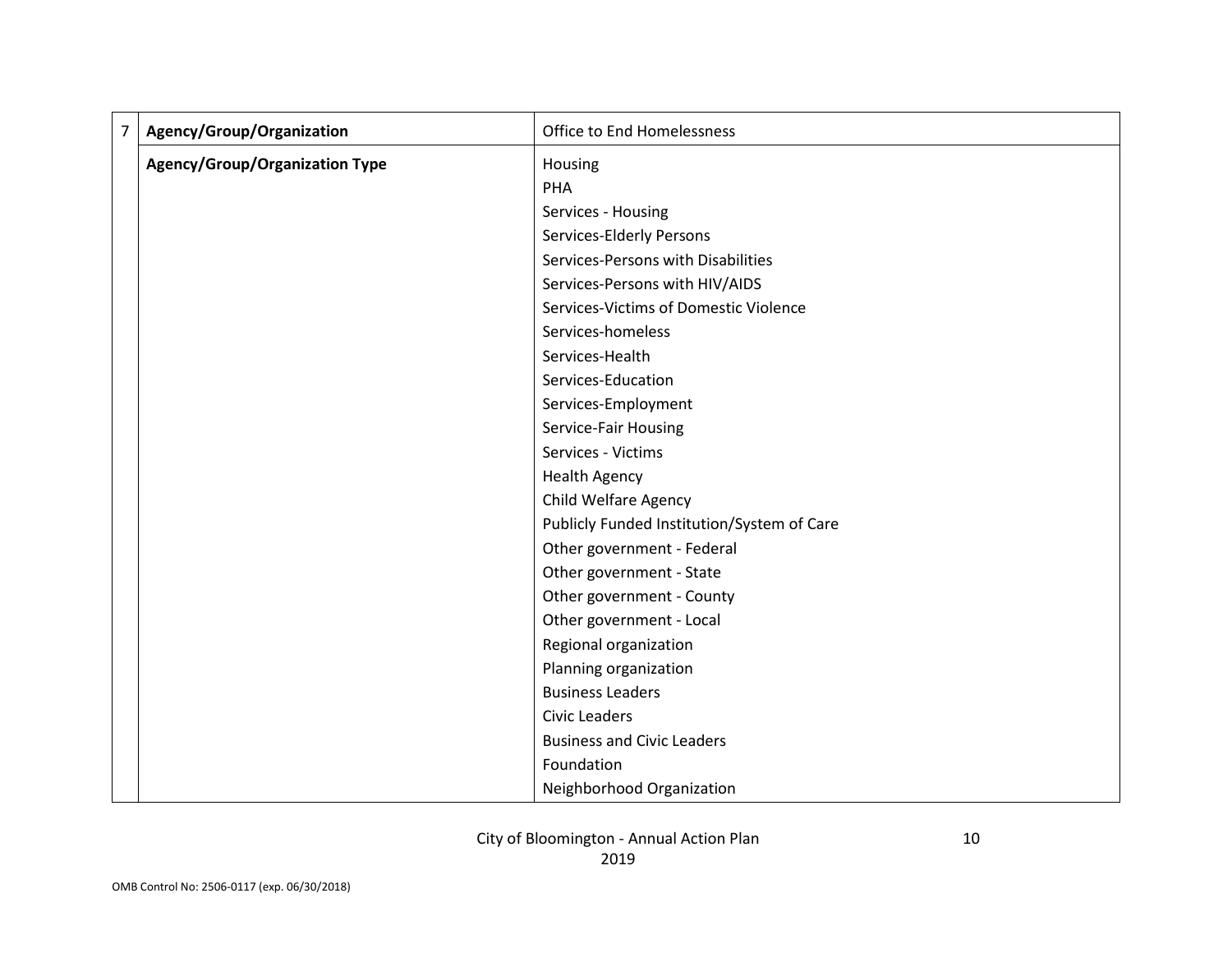| What section of the Plan was addressed by<br>Consultation?                                                                                                           | <b>Housing Need Assessment</b><br><b>Public Housing Needs</b><br>Homeless Needs - Chronically homeless<br>Homeless Needs - Families with children<br>Homelessness Needs - Veterans<br>Homelessness Needs - Unaccompanied youth<br>Market Analysis |
|----------------------------------------------------------------------------------------------------------------------------------------------------------------------|---------------------------------------------------------------------------------------------------------------------------------------------------------------------------------------------------------------------------------------------------|
| Briefly describe how the Agency/Group/Organization<br>was consulted. What are the anticipated outcomes<br>of the consultation or areas for improved<br>coordination? | he Office to End Homelessness has played a key role in the development of all<br>housing and homeless-related sections of the plan. Coordination will continue<br>throughout the plan. Hennepin County coordinates outreach to this office.       |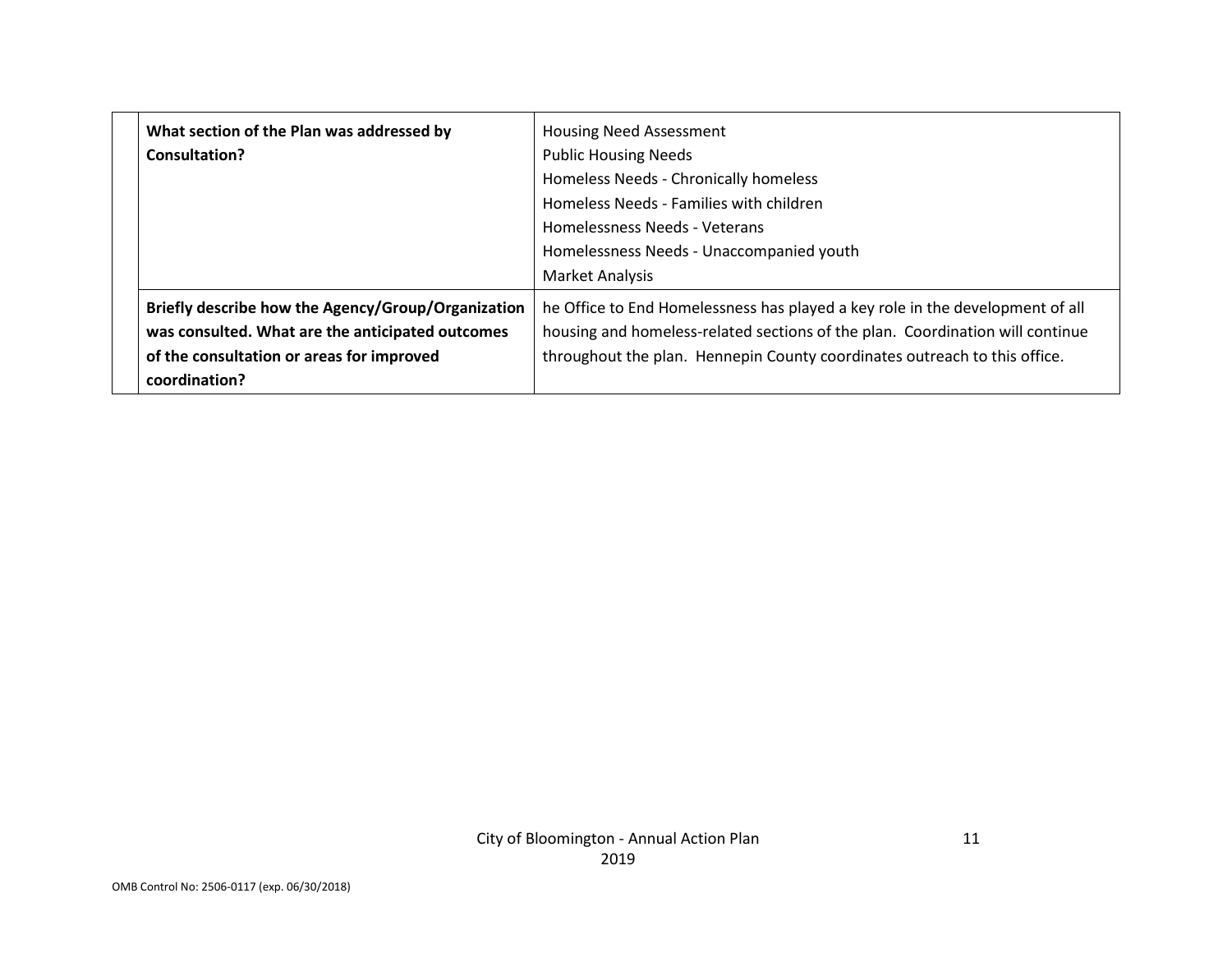| 8 | Agency/Group/Organization                 | Hennepin County Human Services and Public Health Department |
|---|-------------------------------------------|-------------------------------------------------------------|
|   | <b>Agency/Group/Organization Type</b>     | Housing                                                     |
|   |                                           | PHA                                                         |
|   |                                           | Services - Housing                                          |
|   |                                           | Services-Children                                           |
|   |                                           | Services-Elderly Persons                                    |
|   |                                           | Services-Persons with Disabilities                          |
|   |                                           | Services-Persons with HIV/AIDS                              |
|   |                                           | Services-Victims of Domestic Violence                       |
|   |                                           | Services-homeless                                           |
|   |                                           | Services-Health                                             |
|   |                                           | Services-Education                                          |
|   |                                           | Services-Employment                                         |
|   |                                           | Service-Fair Housing                                        |
|   |                                           | Services - Victims                                          |
|   |                                           | <b>Health Agency</b>                                        |
|   |                                           | <b>Child Welfare Agency</b>                                 |
|   |                                           | Publicly Funded Institution/System of Care                  |
|   |                                           | Other government - Federal                                  |
|   |                                           | Other government - State                                    |
|   |                                           | Other government - County                                   |
|   |                                           | Regional organization                                       |
|   |                                           | <b>Business Leaders</b>                                     |
|   |                                           | <b>Business and Civic Leaders</b>                           |
|   | What section of the Plan was addressed by | <b>Housing Need Assessment</b>                              |
|   | <b>Consultation?</b>                      | Non-Homeless Special Needs                                  |
|   |                                           | <b>Market Analysis</b>                                      |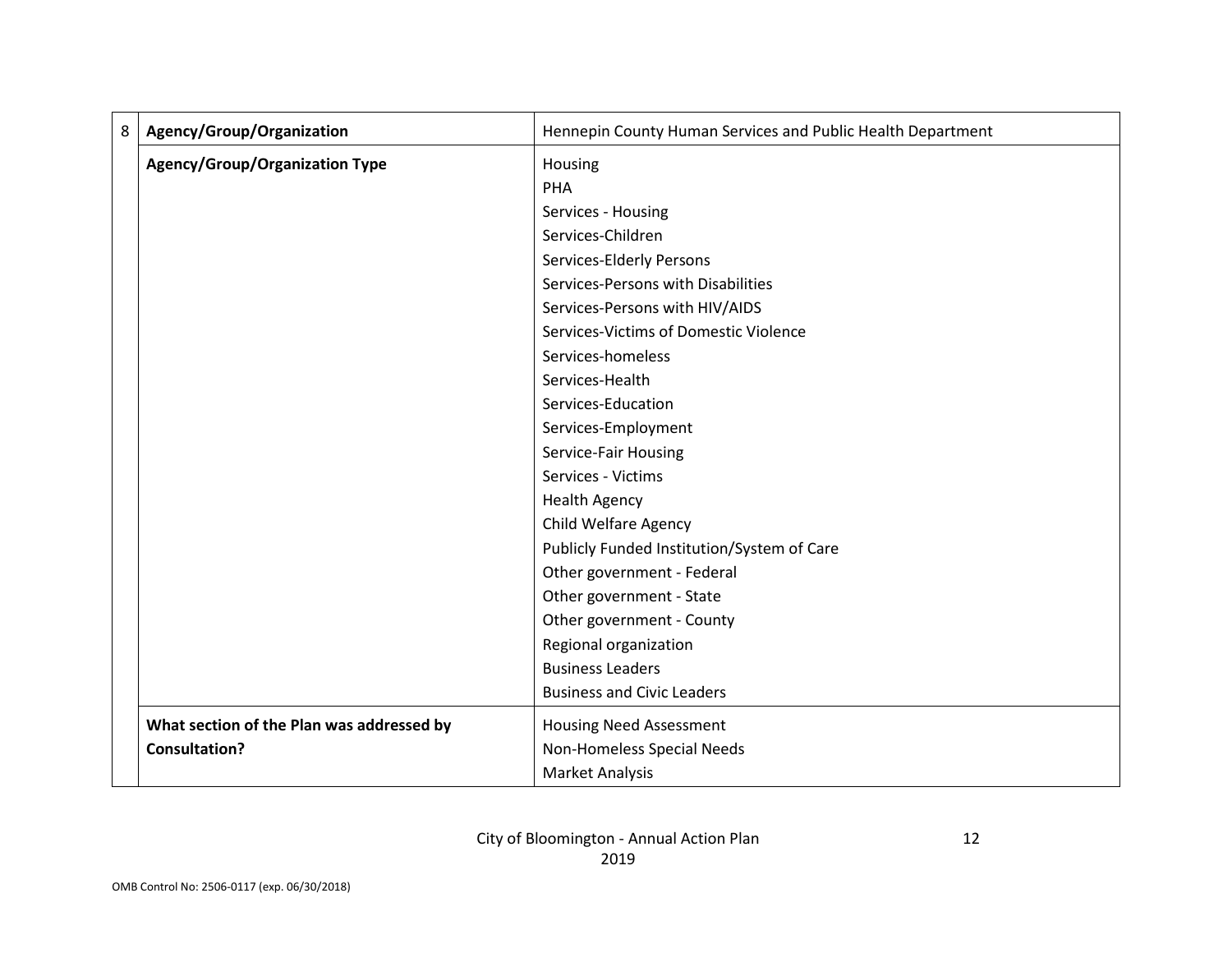| Briefly describe how the Agency/Group/Organization | Consortium staff met with staff from Hennepin County Human Services and        |
|----------------------------------------------------|--------------------------------------------------------------------------------|
| was consulted. What are the anticipated outcomes   | Public Health Department (HSPHD) regarding market conditions, housing needs,   |
| of the consultation or areas for improved          | gaps in service, and recommendations for priorities. Additionally, HSPHD staff |
| coordination?                                      | participates in HOME application reviews.                                      |

#### **Identify any Agency Types not consulted and provide rationale for not consulting**

Bloomington was actively involved in the Consortium consultation, development, and citizen participation process led by Hennepin County. All agency types were consulted through the Consortium's Consolidated Plan development and goal-setting process.

#### **Other local/regional/state/federal planning efforts considered when preparing the Plan**

| Name of Plan       | <b>Lead Organization</b> | How do the goals of your Strategic Plan overlap with the goals of each plan?                  |
|--------------------|--------------------------|-----------------------------------------------------------------------------------------------|
| Continuum of Care  |                          | The Office to End Homelessness has played akey role in the development of all housing and     |
|                    | <b>Hennepin County</b>   | homeless-related sections of the plan Coordination will continue throughout the plan.         |
|                    | City of Bloomington      | The city's comprehensive plan lays out development of the city for the next 30 years. It also |
| Comprehensive Plan |                          | identifies affordable housing efforts within the city, which may be impacted by the city's    |
|                    |                          | CDBG efforts.                                                                                 |

**Table 3 - Other local / regional / federal planning efforts**

#### **Narrative**

The City of Bloomington works closely with Hennepin County Consortium in the implementation of the Consolidated Plan. The Consortium includes Hennepin County and several units of local government, including Minnetonka, Plymouth and Eden Prairie. Staff representing each member of the Consortium meet regularly to coordinate the creation and implementation of the Consolidated Plan, and to share outcomes from each of the cities' housing and economic development programs. The City of Bloomington also works with a variety of State Agencies on different aspects of the plan, such as the Minnesota Housing Finance Agency, the Department of Employment and Economic Development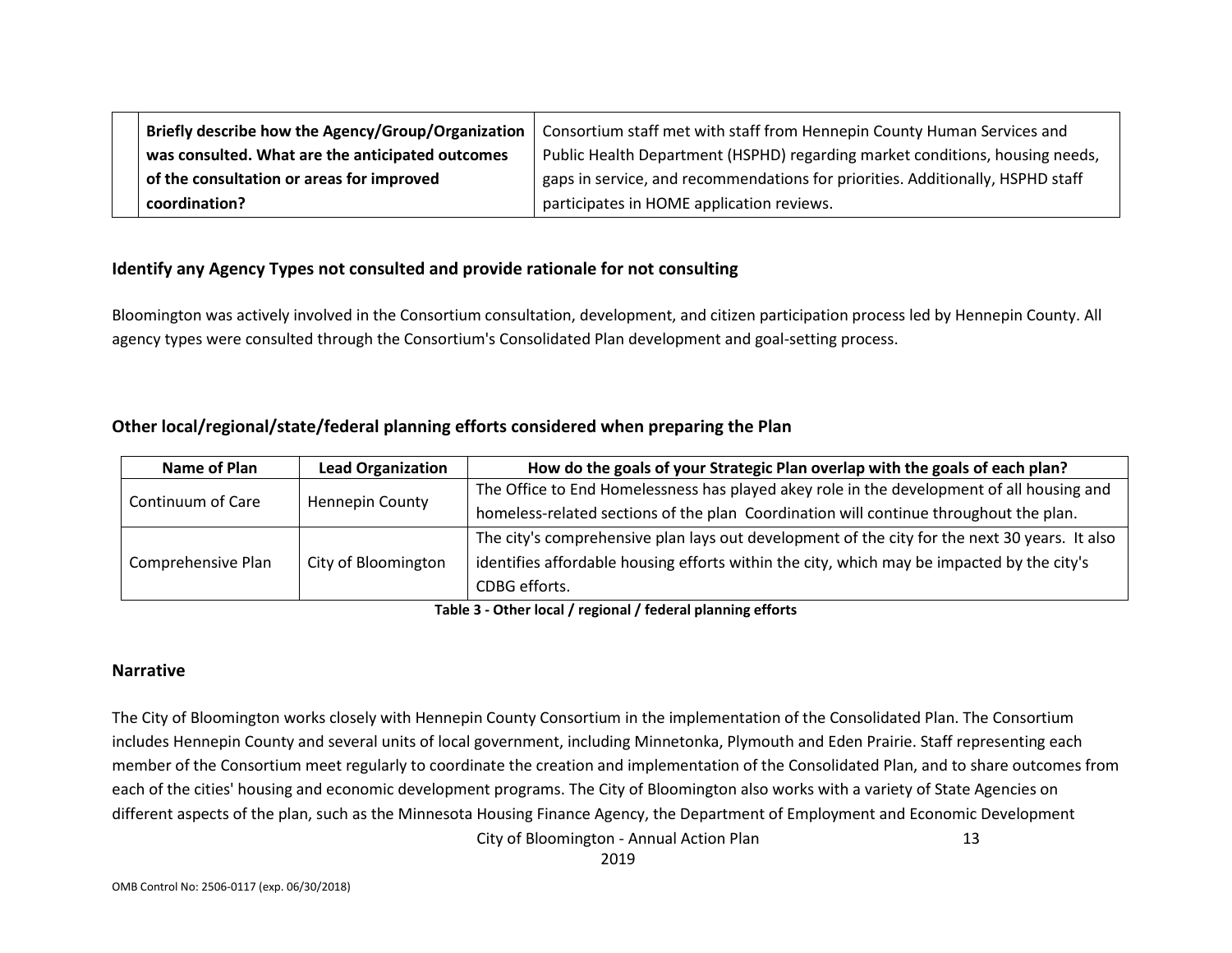(DEED) and the Minnesota Department of Health (MDH). Coordination with the State may include utilizing state funding programs for economic development, consulting with state agencies on data and regulations for lead-based paint and environmental review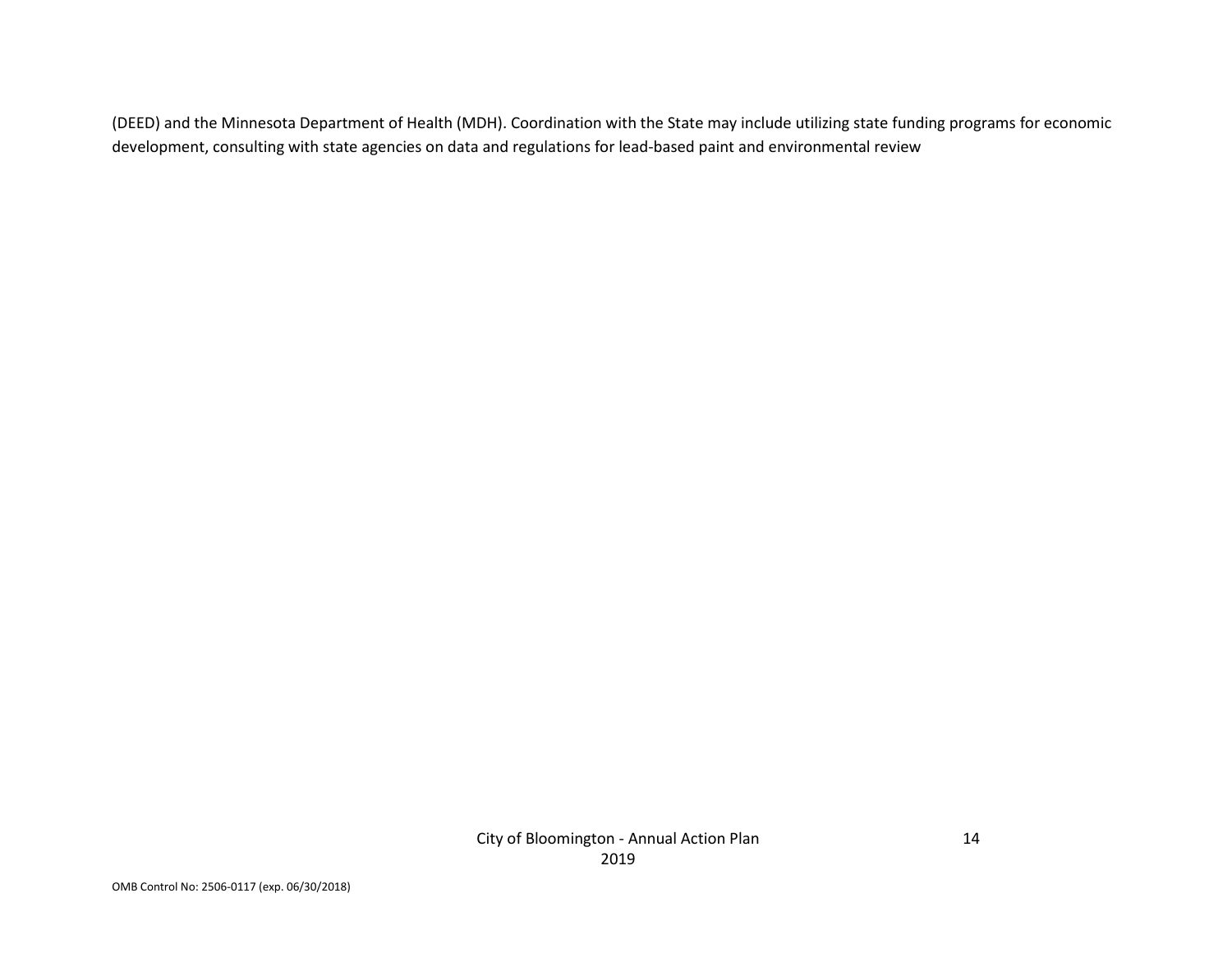## **AP-12 Participation - 91.401, 91.105, 91.200(c)**

## **1. Summary of citizen participation process/Efforts made to broaden citizen participation Summarize citizen participation process and how it impacted goal-setting**

The City of Bloomington is part of the Hennepin County Consortium, and therefore the City's Action Plan is part of the Hennepin County Consortium Action Plan. The City has a Citizen Participation Plan that mirrors Hennepin County's and other Consortium members Citizen Participation Plans, which calls for the Hennepin County Consortium Action Plan to be available for public comment 30 days prior its submission to HUD.

The City of Bloomington does significant outreach to citizens and interested agencies to broaden public participation in the development and approval of the Plan. In addition to the Consortium outreach, the City sought input through its own process to develop the plan through the solicitation of comments and public hearings.

The City of Bloomington's Plan, as part of the Consortium's entire Plan, was made available for public comment 30 days prior to going before the Hennepin County Board for a public hearing on April 16, 2019. This is the final public hearing on the consortiums plan, included the City of Bloomington's plan.

In addition and prior to the Consortium's hearing, the Bloomington City Council held a public hearing for comments on the development and approval of the City's plan. This hearing also serves to recieve any comments from the public or interested organizations prior to submission to the Hennepin County for inclusion it the Consortiums Plan.

The Consortium's Plan provides the complete Citizen Participation Plan for all members to follow, including Bloomington. The Citizen Participation Plan details the efforts to broaden public participation in the development of the Action Plan.

In addition to the Consortium's hearing and comment period, the City of Bloomington provides two opportunities for public comments on the plan and its development. The City's Action Plan is a subject of public hearings at both the City's HRA and Council prior to adoption and submission to be included in the Hennepin County Consortium Action Plan.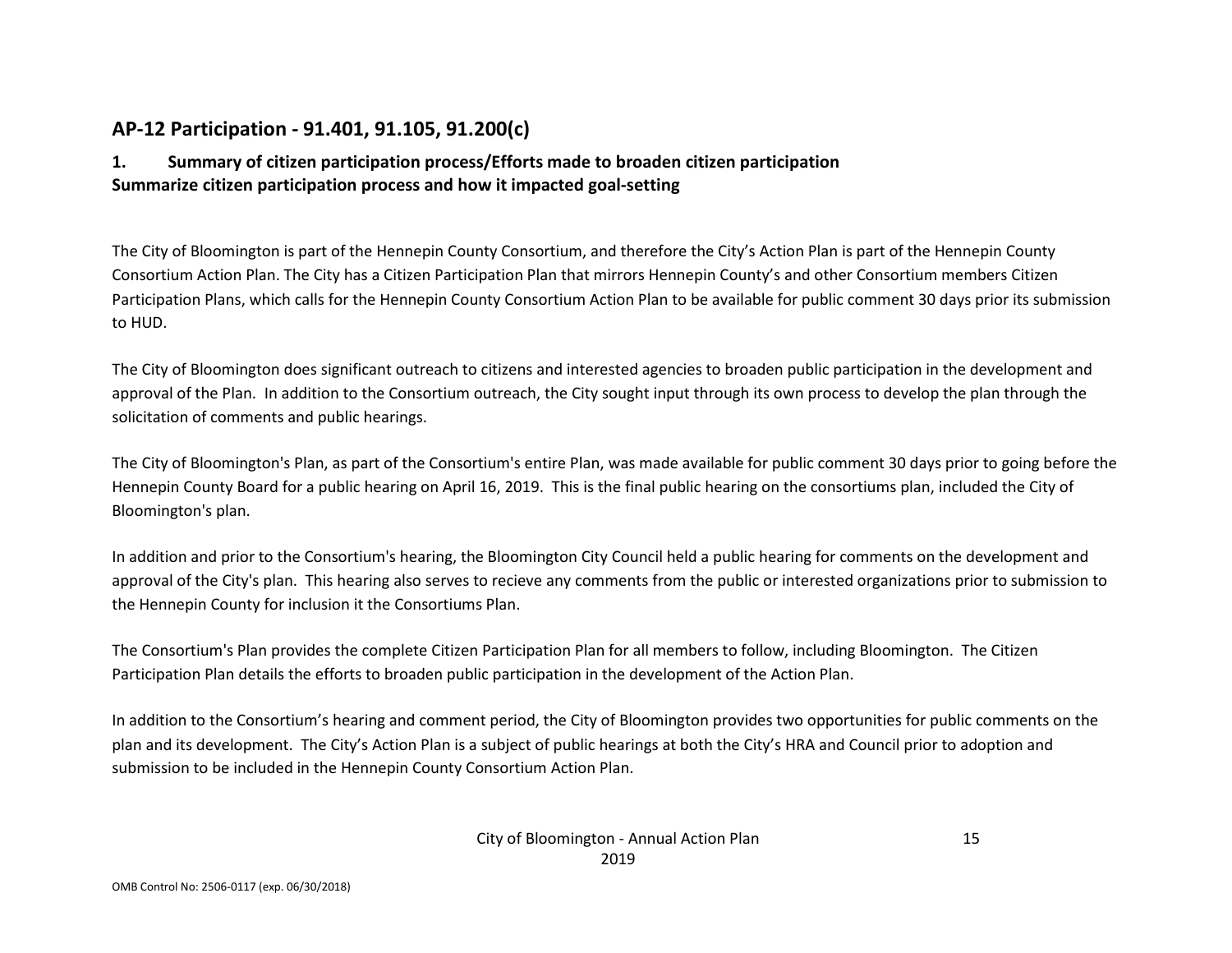Please note that all citizens and all other interested parties are able to comment on the development of Bloomington's Action Plan by the submission of written comments, public testimony at either the HRA meeting or the City Council's public hearing. In addition, any member of the public or interested organization may offer input or comment through the Hennepin County Consortium's public comment and hearing process. Lastly, Hennepin County's an online survey of Hennepin County residents to provide feedback on the Consolidated Plan.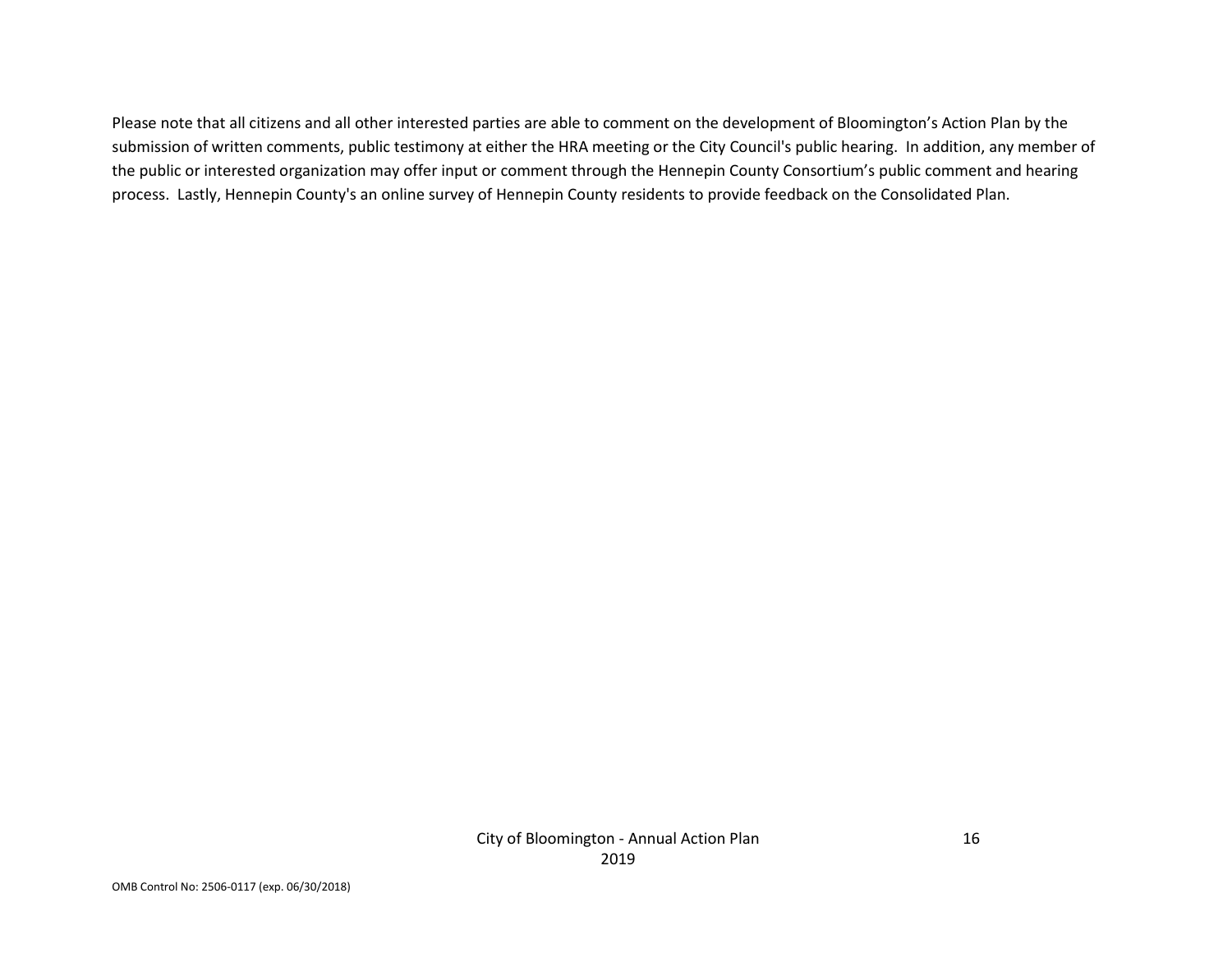## **Citizen Participation Outreach**

| Sort Or<br>der | Mode of Out<br>reach | <b>Target of Out</b><br>reach           | Summary of<br>response/attendance                                                                                                                                                                                                                                                                                                                                                                                                                                                       | Summary of<br>comments rec | <b>Summary of co</b><br>mments not | <b>URL</b> (If applicable)                                                       |
|----------------|----------------------|-----------------------------------------|-----------------------------------------------------------------------------------------------------------------------------------------------------------------------------------------------------------------------------------------------------------------------------------------------------------------------------------------------------------------------------------------------------------------------------------------------------------------------------------------|----------------------------|------------------------------------|----------------------------------------------------------------------------------|
|                |                      |                                         |                                                                                                                                                                                                                                                                                                                                                                                                                                                                                         | eived                      | accepted<br>and reasons            |                                                                                  |
| 1              | Public<br>Meeting    | Non-<br>targeted/bro<br>ad<br>community | The City of Bloomington's<br>Housing and<br><b>Redevelopment Authority</b><br>held a public meeting at<br>5:30 p.m. on March 12,<br>2019 to accept comments<br>on the development of the<br>plan and to recommend<br>the plan for approval to the<br>City Council. The HRA's<br>agenda and meeting<br>schedule is posted on the<br>City's website, including<br>the plan or summary of the<br>plan. Comments received<br>on the plan will be<br>considered for this or<br>future plans. |                            |                                    | www.bloomingtonmn.gov/hra/<br>community-development-<br>block-grant-cdbg-program |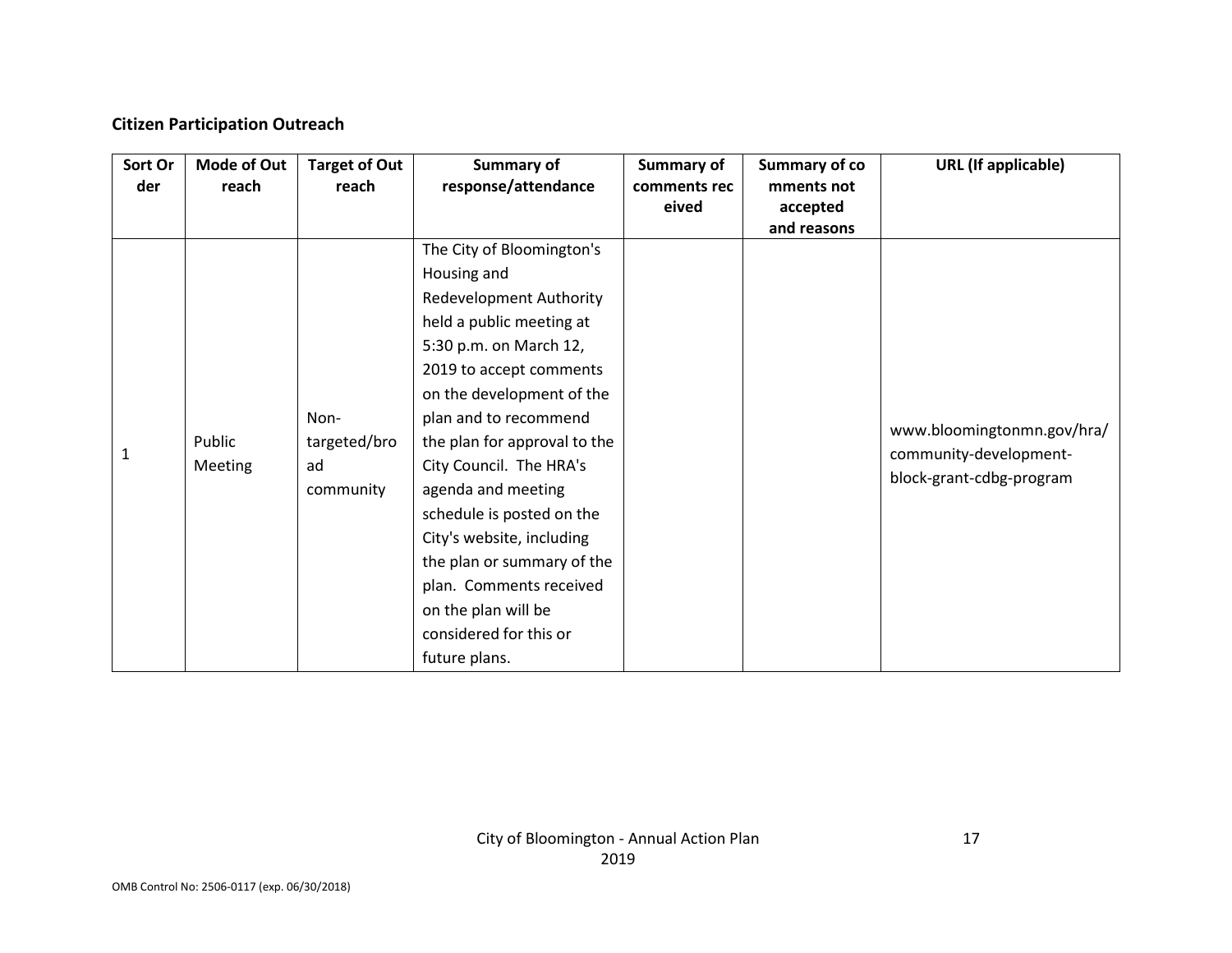| Sort Or        | <b>Mode of Out</b> | <b>Target of Out</b> | <b>Summary of</b>             | Summary of   | Summary of co | <b>URL</b> (If applicable) |
|----------------|--------------------|----------------------|-------------------------------|--------------|---------------|----------------------------|
| der            | reach              | reach                | response/attendance           | comments rec | mments not    |                            |
|                |                    |                      |                               | eived        | accepted      |                            |
|                |                    |                      |                               |              | and reasons   |                            |
|                |                    |                      | The City of Bloomington's     |              |               |                            |
|                |                    |                      | City Council held a public    |              |               |                            |
|                |                    |                      | hearing at 7:00 p.m. on       |              |               |                            |
|                |                    |                      | March 25, 2019 to accept      |              |               |                            |
|                |                    |                      | comments on development       |              |               |                            |
|                |                    |                      | of the plan and to            |              |               |                            |
|                |                    |                      | recommend the plan for        |              |               |                            |
|                |                    |                      | approval to HUD and           |              |               |                            |
|                |                    |                      | Hennepin County, the lead     |              |               |                            |
|                |                    | Non-                 | agency of the consortium.     |              |               | www.bloomingtonmn.gov/hra/ |
| $\overline{2}$ | Public             | targeted/bro         | Notice of the hearing was     |              |               | community-development-     |
|                | Meeting            | ad                   | published ten or more days    |              |               | block-grant-cdbg-program   |
|                |                    | community            | prior to the hearing. The     |              |               |                            |
|                |                    |                      | <b>City Council's meeting</b> |              |               |                            |
|                |                    |                      | dates, times and agendas      |              |               |                            |
|                |                    |                      | are made available on the     |              |               |                            |
|                |                    |                      | City's website:               |              |               |                            |
|                |                    |                      | www.BloomingtonMN.gov/        |              |               |                            |
|                |                    |                      | programs-and-services,        |              |               |                            |
|                |                    |                      | including the plan or         |              |               |                            |
|                |                    |                      | summary of the plan.          |              |               |                            |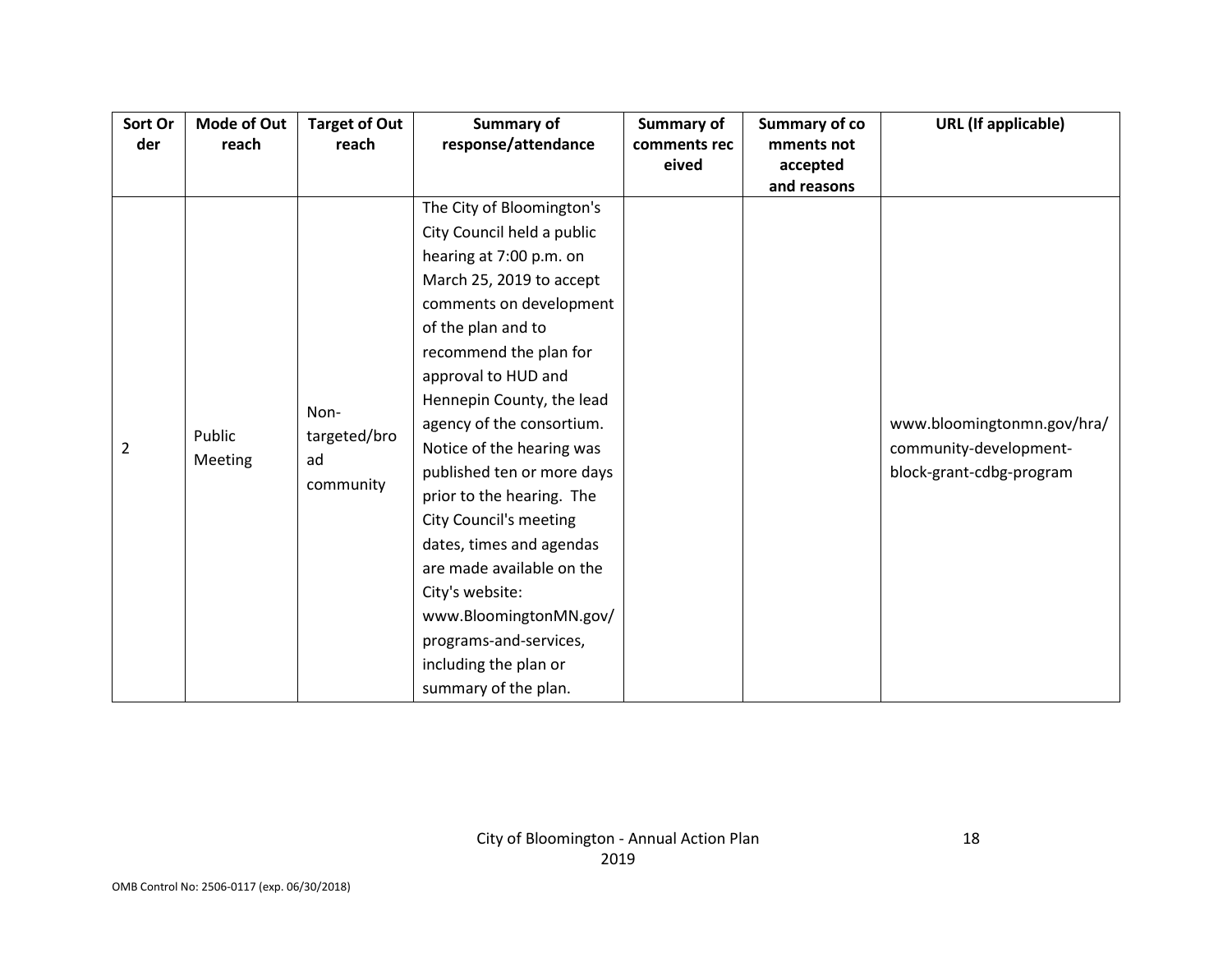| Sort Or | Mode of Out | <b>Target of Out</b> | <b>Summary of</b>           | Summary of   | <b>Summary of co</b> | <b>URL</b> (If applicable) |
|---------|-------------|----------------------|-----------------------------|--------------|----------------------|----------------------------|
| der     | reach       | reach                | response/attendance         | comments rec | mments not           |                            |
|         |             |                      |                             | eived        | accepted             |                            |
|         |             |                      |                             |              | and reasons          |                            |
|         |             |                      | The City of Bloomington's   |              |                      |                            |
|         |             |                      | City Council held a public  |              |                      |                            |
|         |             |                      | hearing at 7:00 p.m. on     |              |                      |                            |
|         |             |                      | March 25, 2019 to accept    |              |                      |                            |
|         |             |                      | comments on the             |              |                      |                            |
|         |             |                      | development of the plan     |              |                      |                            |
|         |             |                      | and to recommend the        |              |                      |                            |
|         |             |                      | plan for approval to HUD    |              |                      |                            |
|         |             |                      | and Hennepin County, the    |              |                      |                            |
|         |             | Non-                 | lead agency of the          |              |                      | www.bloomingtonmn.gov/hra/ |
| 3       | Newspaper   | targeted/bro         | consortium. Notice of the   |              |                      | community-development-     |
|         | Ad          | ad                   | hearing was published ten   |              |                      | block-grant-cdbg-program   |
|         |             | community            | or more days prior to the   |              |                      |                            |
|         |             |                      | hearing. The City Council's |              |                      |                            |
|         |             |                      | meeting dates, times and    |              |                      |                            |
|         |             |                      | agendas are made            |              |                      |                            |
|         |             |                      | available on the City's     |              |                      |                            |
|         |             |                      | website:                    |              |                      |                            |
|         |             |                      | www.BloomingtonMN.gov/      |              |                      |                            |
|         |             |                      | programs-and-services,      |              |                      |                            |
|         |             |                      | including the plan or       |              |                      |                            |
|         |             |                      | summary of the plan.        |              |                      |                            |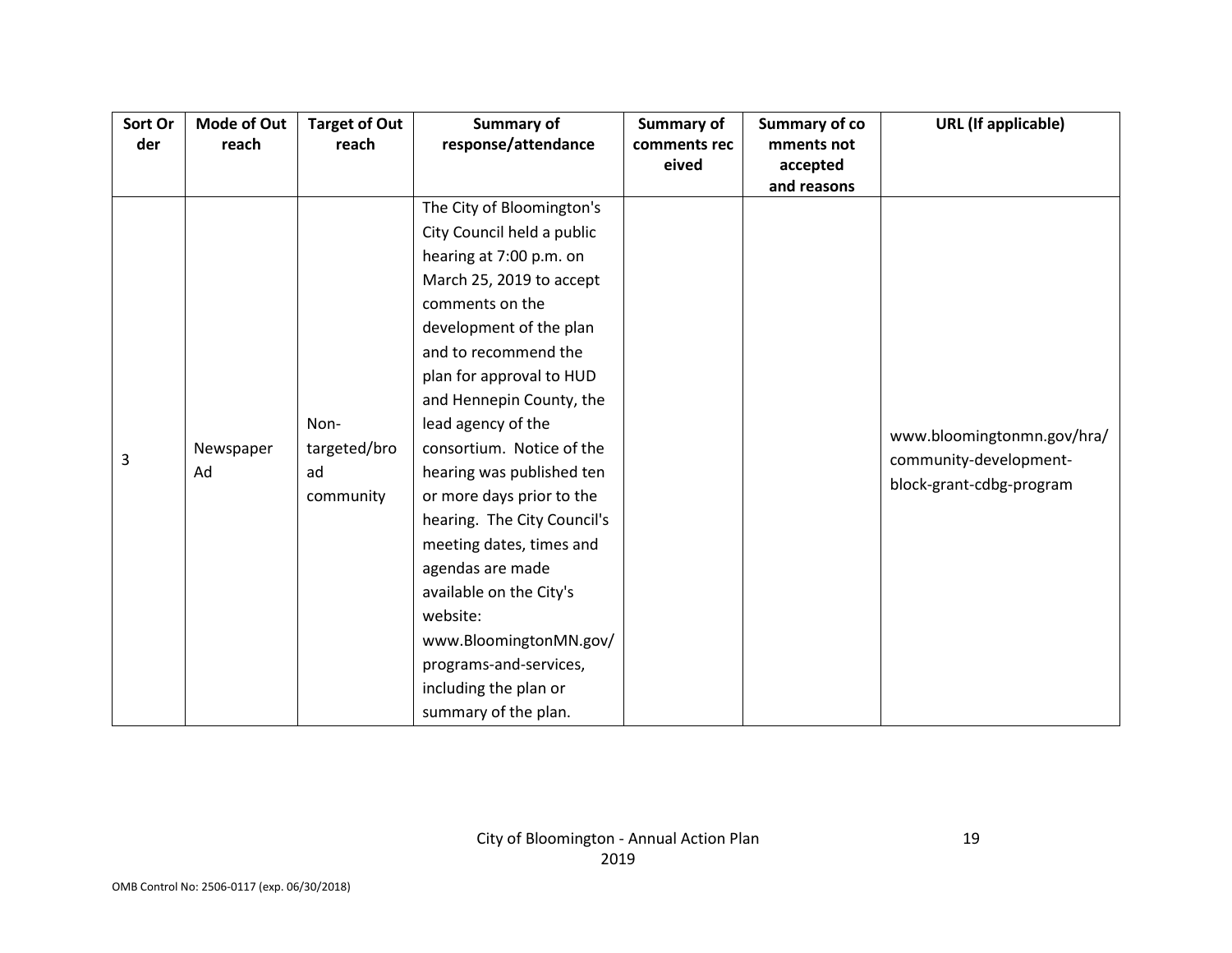| Sort Or | Mode of Out | <b>Target of Out</b> | Summary of                   | Summary of   | Summary of co | <b>URL</b> (If applicable) |
|---------|-------------|----------------------|------------------------------|--------------|---------------|----------------------------|
| der     | reach       | reach                | response/attendance          | comments rec | mments not    |                            |
|         |             |                      |                              | eived        | accepted      |                            |
|         |             |                      |                              |              | and reasons   |                            |
|         |             |                      | The City sent out a email to |              |               |                            |
|         |             |                      | all subscribers of its HRA   |              |               |                            |
|         |             |                      | webpage to inform them of    |              |               |                            |
|         |             | Non-                 | the comment period and       |              |               |                            |
| 4       | Internet    | targeted/bro         | public hearing to be held    |              |               |                            |
|         | Outreach    | ad                   | before the City Council on   |              |               |                            |
|         |             | community            | March 25, 2019. The HRA      |              |               |                            |
|         |             |                      | administers the CDBG         |              |               |                            |
|         |             |                      | program on behalf of the     |              |               |                            |
|         |             |                      | City.                        |              |               |                            |

**Table 4 – Citizen Participation Outreach**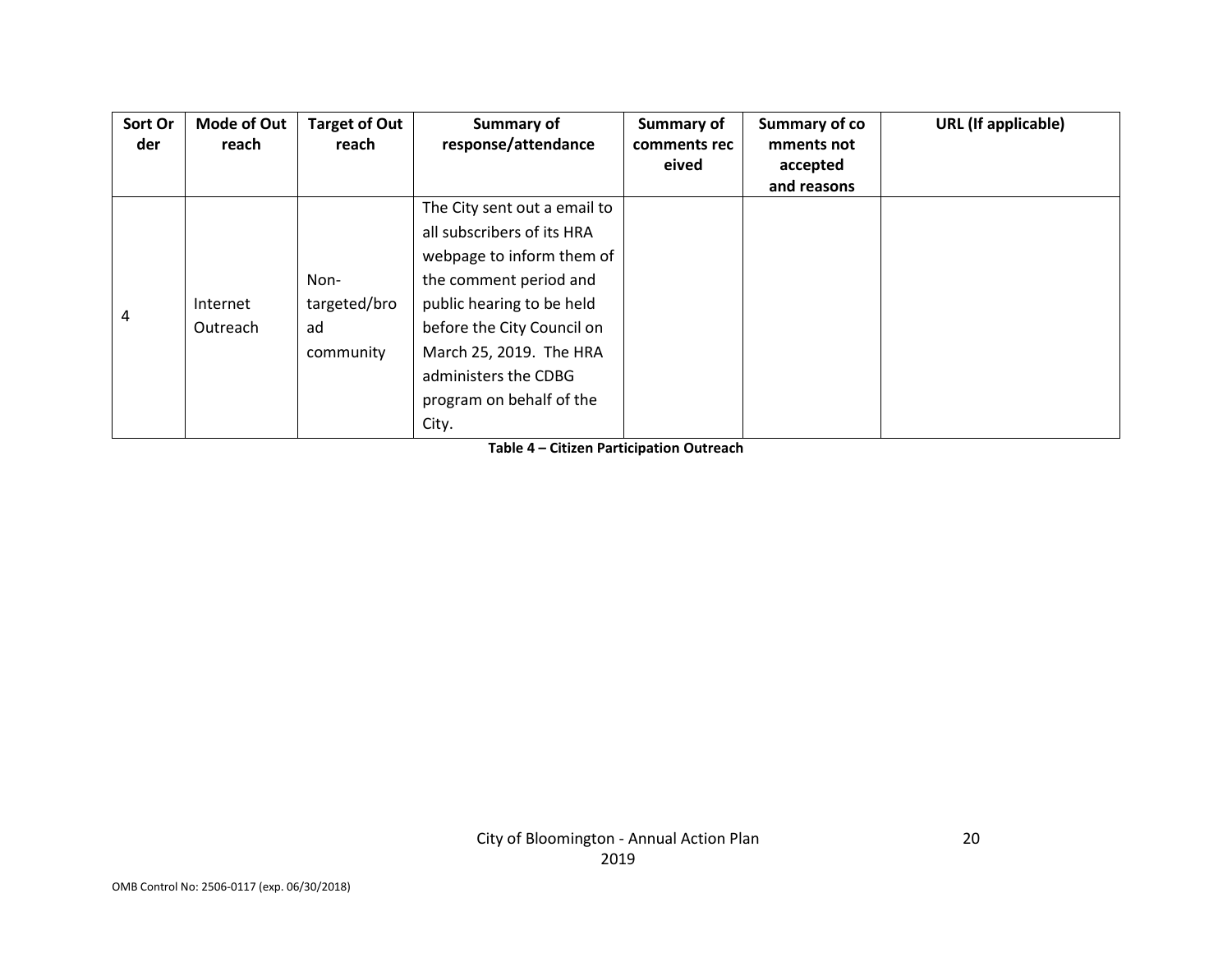## **Expected Resources**

## **AP-15 Expected Resources - 91.420(b), 91.220(c)(1,2)**

#### **Introduction**

The City of Bloomington is an entitlement jurisdiction for the Community Development Block Grant Program. The City is expected to receive \$459,138 in CDBG funds for the 2018 program year.

#### **Anticipated Resources**

| Program     | Source of | <b>Uses of Funds</b>   | <b>Expected Amount Available Year 1</b> |                    |                                        |             | <b>Expected</b>                   | <b>Narrative Description</b>       |
|-------------|-----------|------------------------|-----------------------------------------|--------------------|----------------------------------------|-------------|-----------------------------------|------------------------------------|
|             | Funds     |                        | Annual<br><b>Allocation:</b>            | Program<br>Income: | <b>Prior Year</b><br><b>Resources:</b> | Total:<br>S | <b>Amount</b><br><b>Available</b> |                                    |
|             |           |                        |                                         |                    |                                        |             | Remainder<br>of ConPlan           |                                    |
|             |           |                        |                                         |                    |                                        |             |                                   |                                    |
| <b>CDBG</b> | public -  | Acquisition            |                                         |                    |                                        |             |                                   | The City of Bloomington is an      |
|             | federal   | Admin and              |                                         |                    |                                        |             |                                   | entitlement jurisdiction for the   |
|             |           | Planning               |                                         |                    |                                        |             |                                   | <b>Community Development Block</b> |
|             |           | Economic               |                                         |                    |                                        |             |                                   | Grant Program.                     |
|             |           | Development            |                                         |                    |                                        |             |                                   |                                    |
|             |           | Housing                |                                         |                    |                                        |             |                                   |                                    |
|             |           | Public                 |                                         |                    |                                        |             |                                   |                                    |
|             |           | Improvements           |                                         |                    |                                        |             |                                   |                                    |
|             |           | <b>Public Services</b> | 459,138                                 | 800,000            | 0                                      | 1,259,138   | 1,660,939                         |                                    |

**Table 5 - Expected Resources – Priority Table**

**Explain how federal funds will leverage those additional resources (private, state and local funds), including a description of how matching requirements will be satisfied**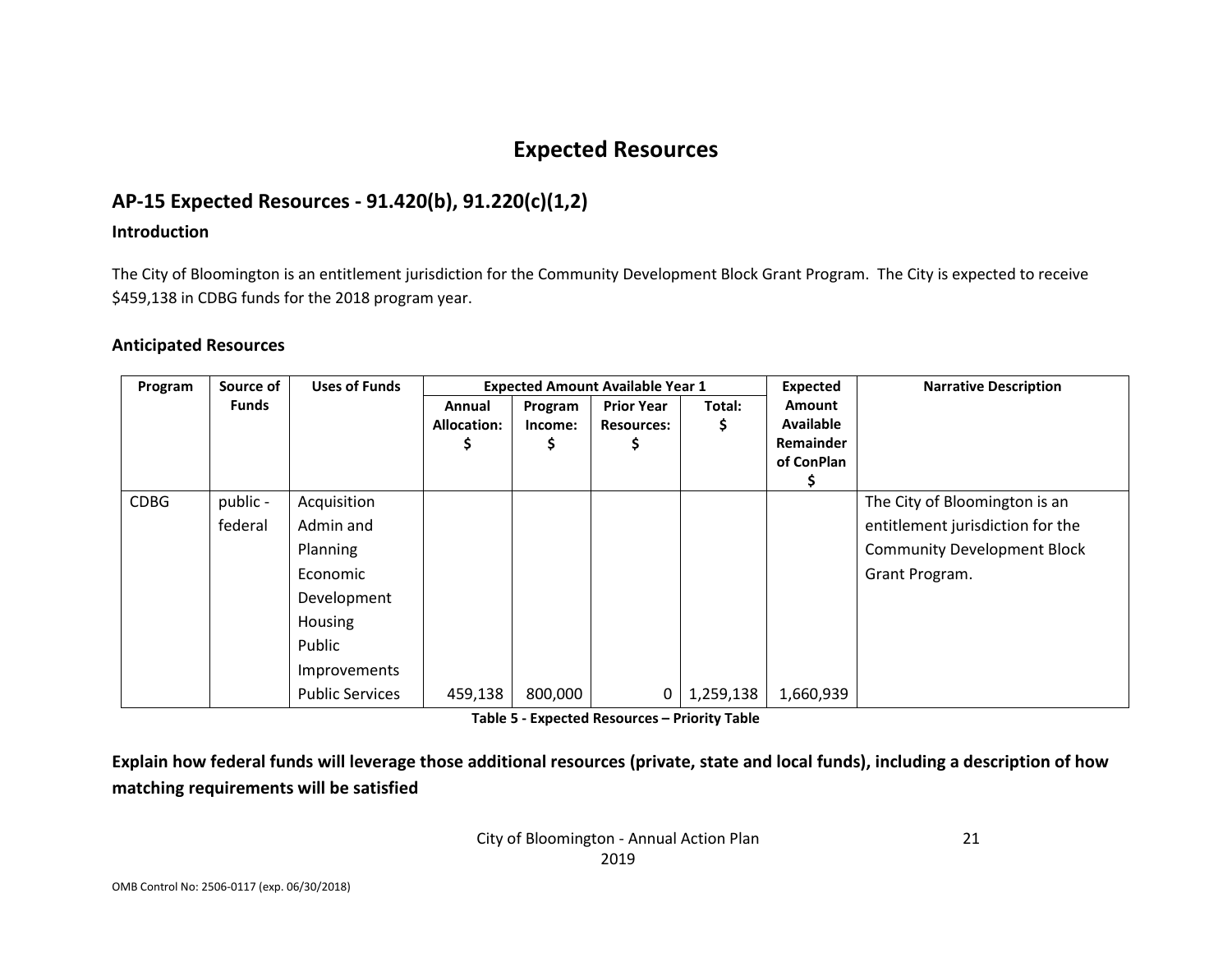The City of Bloomington's CDBG funding leverages additional resources, including City and HRA levy funds. For example, the City of Bloomington has committed serveral hundered thousand dollars to augment the successful CDBG funded single-family rehabilitation program. In additon, the HRA has provided its' own levy funds to provide additional rehab loans to low/mod households in the City.

The CDBG program funds also leverage addional public services that are funded with City general funds. For example, with CDBG funds dedicated to the HOME senior service program, the City is able to fund other underserved or needed public services, including those that serve domestic violence victims and homeless youth.

Also note that the City's single-family rehab loan fund receives additional funds from the repayment of old loans (revolving loan fund). It is estimated that the activity will receive \$600,000 in repaid loans in PY2017.

**If appropriate, describe publically owned land or property located within the jurisdiction that may be used to address the needs identified in the plan**

**Discussion**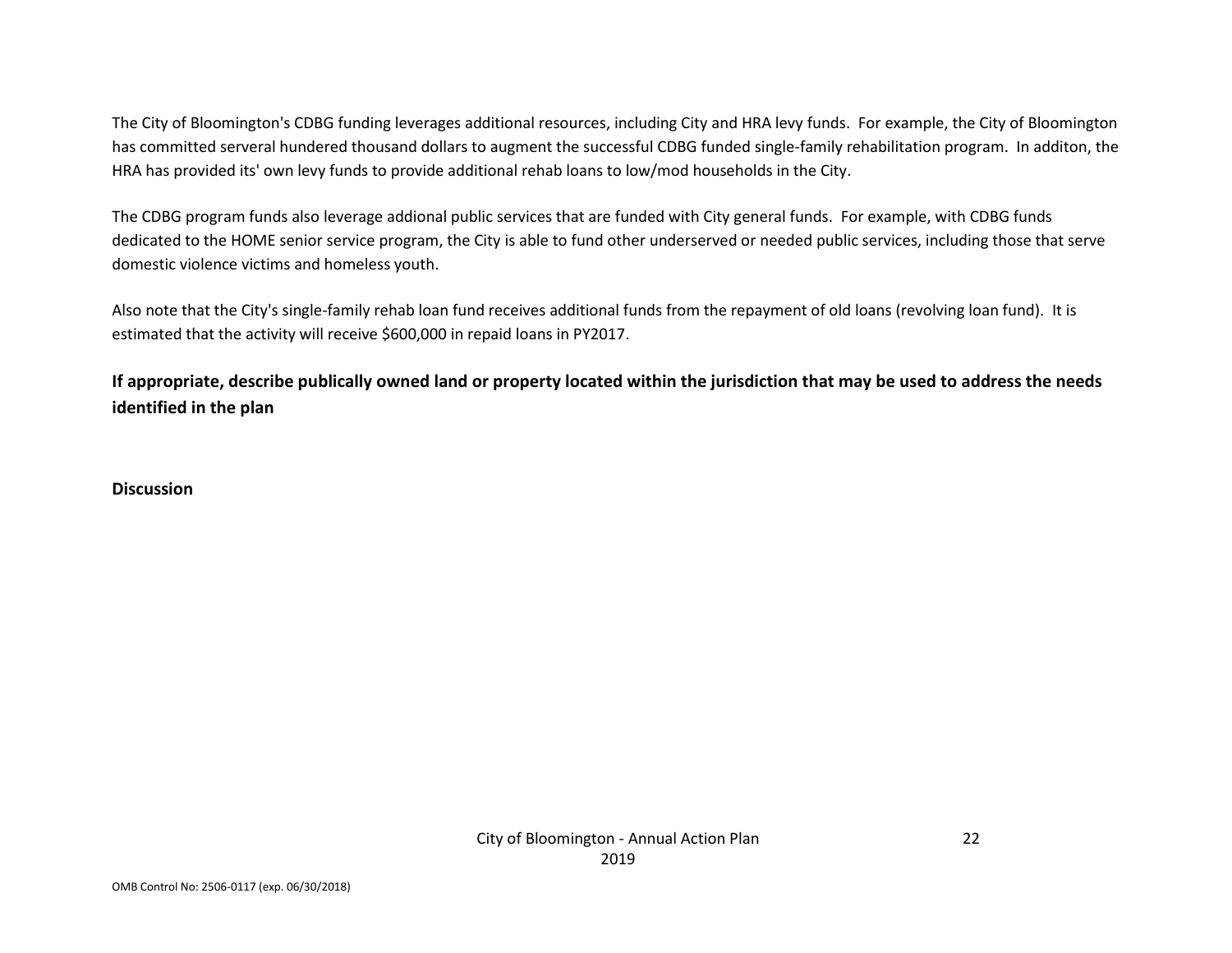## **Annual Goals and Objectives**

## **AP-20 Annual Goals and Objectives - 91.420, 91.220(c)(3)&(e)**

#### **Goals Summary Information**

| Sort           | <b>Goal Name</b>       | <b>Start</b> | End  | Category    | Geographic  | <b>Needs Addressed</b> | <b>Funding</b> | <b>Goal Outcome Indicator</b>   |
|----------------|------------------------|--------------|------|-------------|-------------|------------------------|----------------|---------------------------------|
| Order          |                        | Year         | Year |             | Area        |                        |                |                                 |
|                | Preserve and Create    | 2015         | 2019 | Affordable  | City of     | Rehabilitation of      | CDBG:          | Rental units rehabilitated: 30  |
|                | Single Family          |              |      | Housing     | Bloomington | <b>Existing Units</b>  | \$344,138      | <b>Household Housing Unit</b>   |
|                | Homeowership           |              |      |             |             |                        |                | Homeowner Housing Added: 2      |
|                |                        |              |      |             |             |                        |                | <b>Household Housing Unit</b>   |
| $\overline{2}$ | <b>Senior Services</b> | 2015         | 2019 | Non-Housing | City of     | <b>Public Service</b>  | CDBG:          | Public service activities other |
|                |                        |              |      | Community   | Bloomington |                        | \$20,000       | than Low/Moderate Income        |
|                |                        |              |      | Development |             |                        |                | Housing Benefit: 100 Persons    |
|                |                        |              |      |             |             |                        |                | Assisted                        |
| 3              | <b>Fair Housing</b>    | 2015         | 2019 | Non-Housing | City of     | <b>Public Service</b>  | CDBG:          |                                 |
|                | <b>Activities</b>      |              |      | Community   | Bloomington |                        | \$5,000        |                                 |
|                |                        |              |      | Development |             |                        |                |                                 |

**Table 6 – Goals Summary**

## **Goal Descriptions**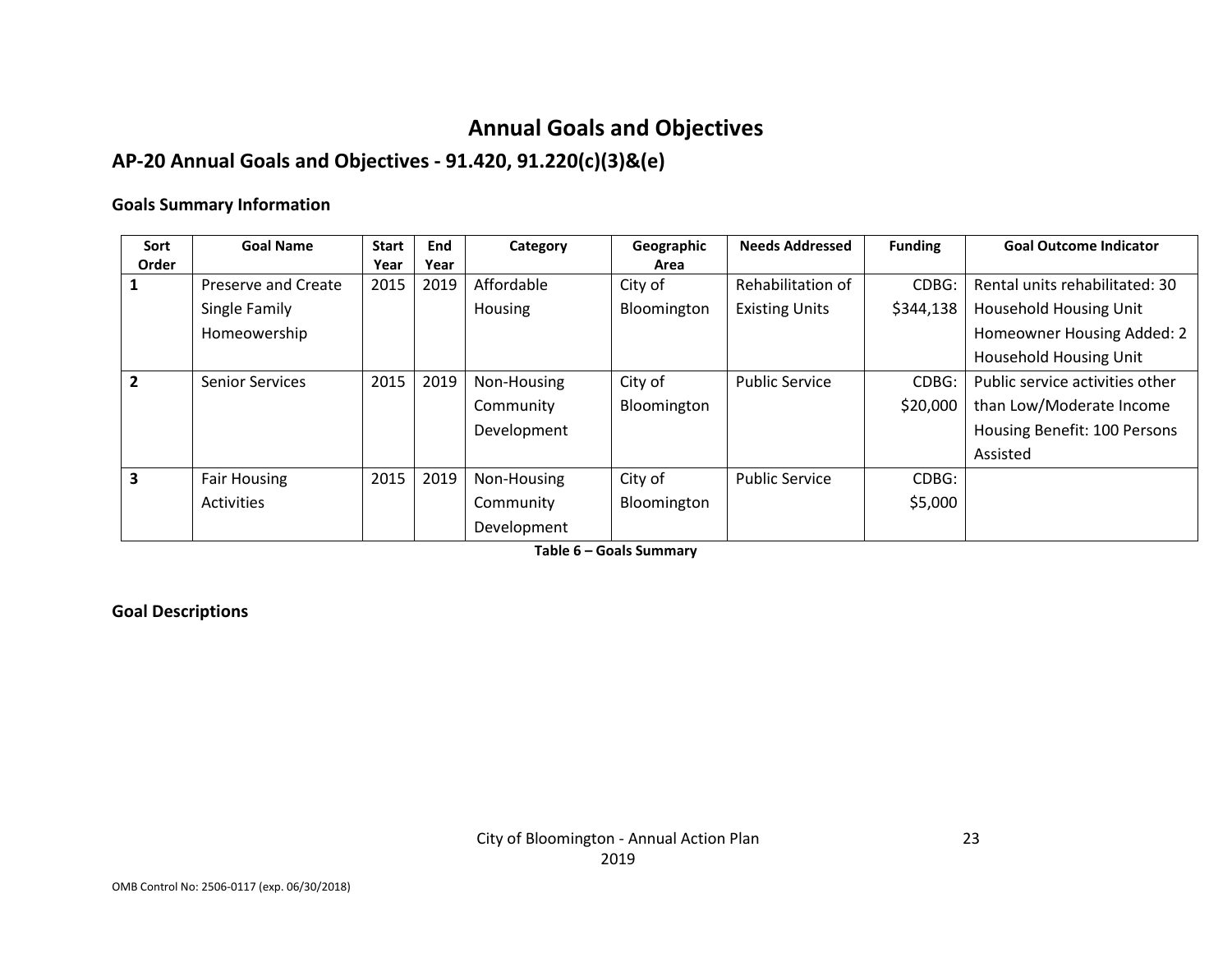| $\mathbf{1}$ | <b>Goal Name</b>           | Preserve and Create Single Family Homeowership                                                                                                                                                                                                                                                                                                                                                                                                                                                                                                                                                                                                              |  |  |  |  |  |  |
|--------------|----------------------------|-------------------------------------------------------------------------------------------------------------------------------------------------------------------------------------------------------------------------------------------------------------------------------------------------------------------------------------------------------------------------------------------------------------------------------------------------------------------------------------------------------------------------------------------------------------------------------------------------------------------------------------------------------------|--|--|--|--|--|--|
|              | Goal<br><b>Description</b> | In order to preserve and maintain Bloomington supply and quality single-family homes, the City will make deferred<br>payment loans of up to \$35,000 for low/moderate income homeowners to rehabilitate their single-family homes. This<br>program is offered Citywide and will help approximately 30 low/moderate families maintain their homes per year. This<br>program helps maintain the overall housing stock within the City of Bloomington. This is the only activity that produces<br>program income and the proceeds are reinvested into the rehabilitation loan program according to the activity's budget<br>and acts as a revolving loan fund. |  |  |  |  |  |  |
|              |                            | In addition, the City willprovide two homeowership opportunities to low/moderate income households by partnering<br>with the West Hennepin Affordable Housing Land Trust (WHAHLT). The land trust will acquire and rehabilitate three<br>homes in Bloomington during the 2019 program year. The City's CDBG funds will provide at total of \$150,000 in gap<br>financing for two homes. The homes will be sold to low/moderate income homeowners once construction is complete.                                                                                                                                                                             |  |  |  |  |  |  |
| $\mathbf{2}$ | <b>Goal Name</b>           | <b>Senior Services</b>                                                                                                                                                                                                                                                                                                                                                                                                                                                                                                                                                                                                                                      |  |  |  |  |  |  |
|              | Goal<br><b>Description</b> | In order to assist seniors living in Bloomington, the City's CDBG will fund the Home Maintenance Program (H.O.M.E.), a<br>program of Senior Community Service. This service provides for household and outside maintenance chore services for<br>elderly and persons with disabilities who are presumed to be low and moderate income. This program is offered citywide<br>and will benefit approximately 100 households during each year of the plan. This program's accomplishment is to allow<br>seniors and disabled persons to remain in their homes.                                                                                                  |  |  |  |  |  |  |
| 3            | <b>Goal Name</b>           | <b>Fair Housing Activities</b>                                                                                                                                                                                                                                                                                                                                                                                                                                                                                                                                                                                                                              |  |  |  |  |  |  |
|              | Goal<br><b>Description</b> | This administrative activity is to further fair housing initiatives as part of the Hennepin County Consortium. Activities may<br>include enforcement, training, education and outreach.                                                                                                                                                                                                                                                                                                                                                                                                                                                                     |  |  |  |  |  |  |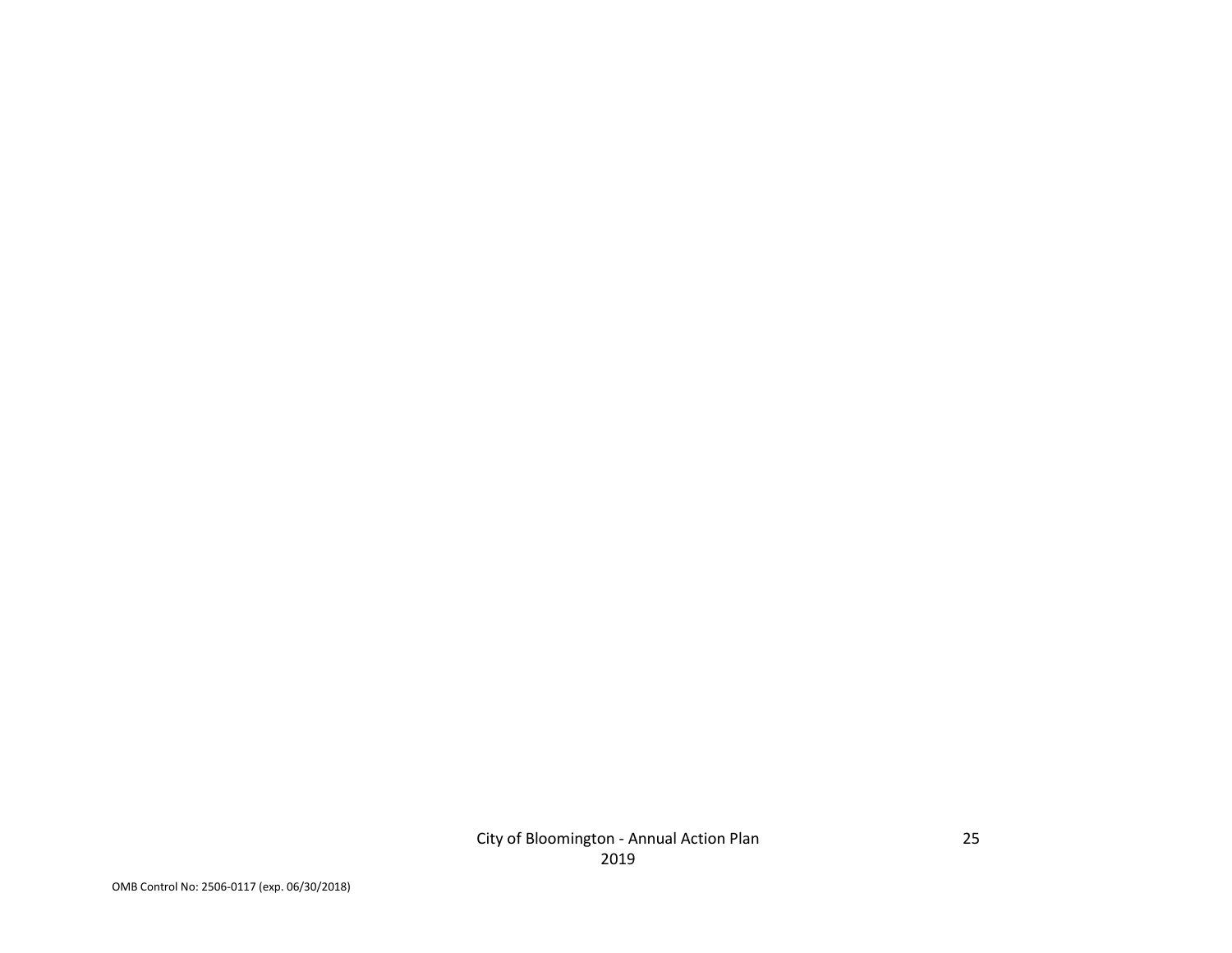## **AP-35 Projects - 91.420, 91.220(d)**

## **Introduction**

Activities that will be undertaken during 2019 will address priority needs and local objectives. The activities that are part of the 2018 Action Plan are to be completed within the program year. Of the total grant of \$459,138 the City will use \$364,138 or 80% to serve low and moderate income activities. The balance of funds will be used for Fair Housing activities and administration expenses.

| <b>Project Name</b> |
|---------------------|
|                     |

**Table 7 – Project Information**

**Describe the reasons for allocation priorities and any obstacles to addressing underserved needs**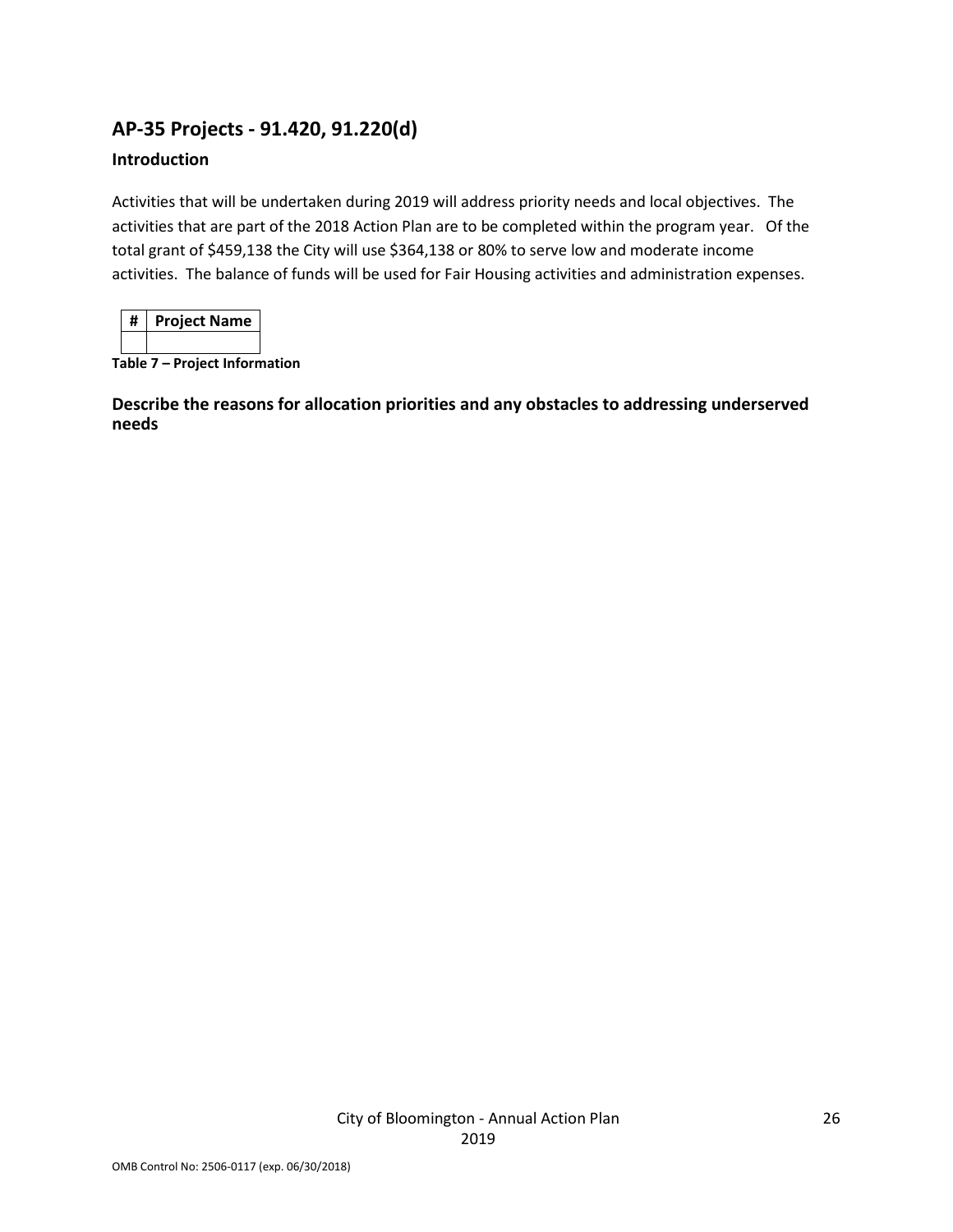## **AP-38 Project Summary**

**Project Summary Information**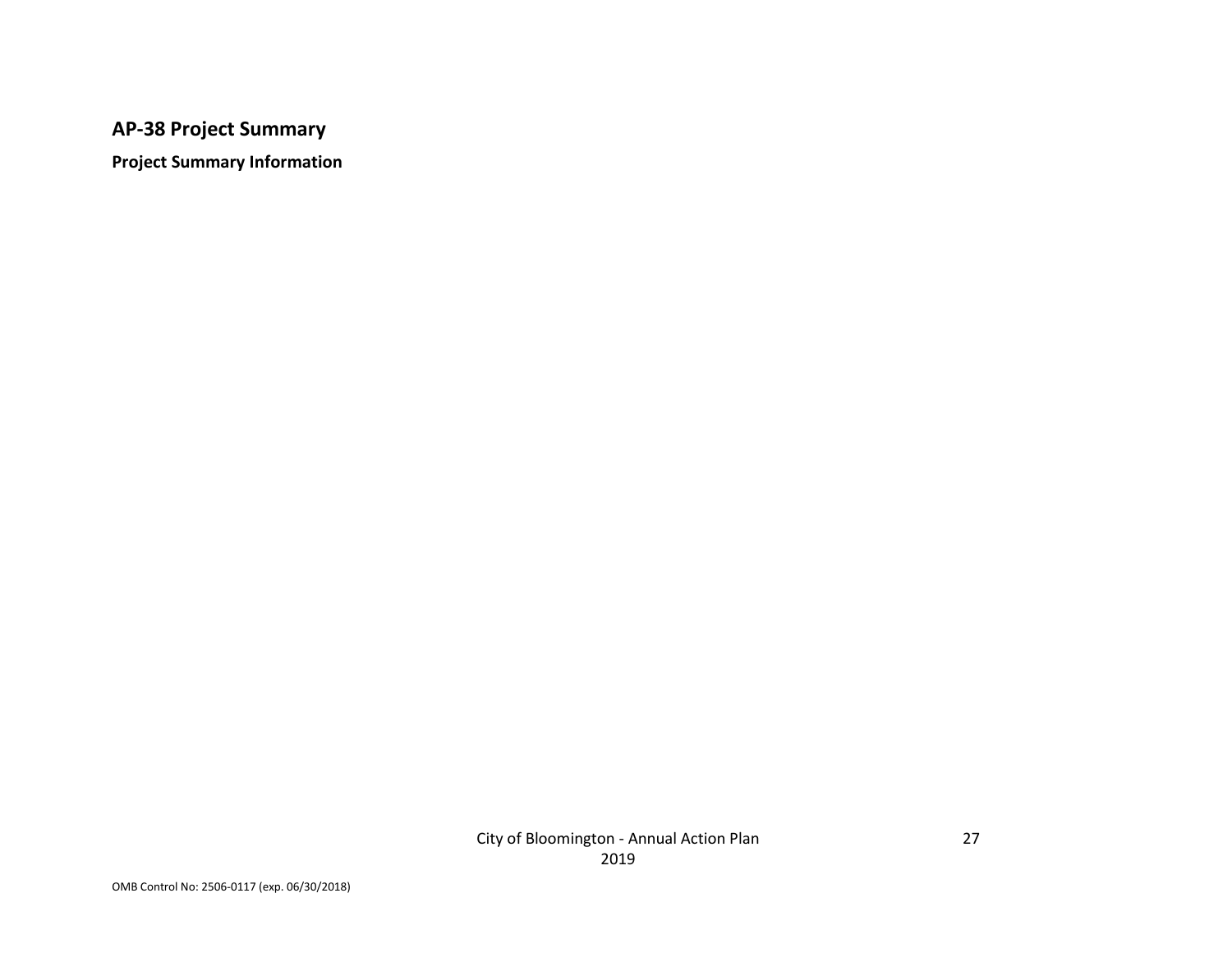## **AP-50 Geographic Distribution - 91.420, 91.220(f)**

## **Description of the geographic areas of the entitlement (including areas of low-income and minority concentration) where assistance will be directed**

The Bloomington CDBG program activites will be available to low/moderate income (LMI) persons citywide and will not be geographically targeted. Bloomington's CDBG activities are provided on a limited clientele basis (avaiable to all qualified households in the City) rather than on an area-benefit basis (principally benefitting or avaiable to persons within a specific area). Because the housing problems or needs, such as cost-burden are experienced by LMI households across the City and not concentrated in any particular area, Bloomington makes its CDBG activities available to LMI households city-wide.

#### **Geographic Distribution**

| <b>Target Area</b>  | Percentage of Funds |
|---------------------|---------------------|
| City of Bloomington | 100                 |

**Table 8 - Geographic Distribution** 

**Rationale for the priorities for allocating investments geographically** 

**Discussion**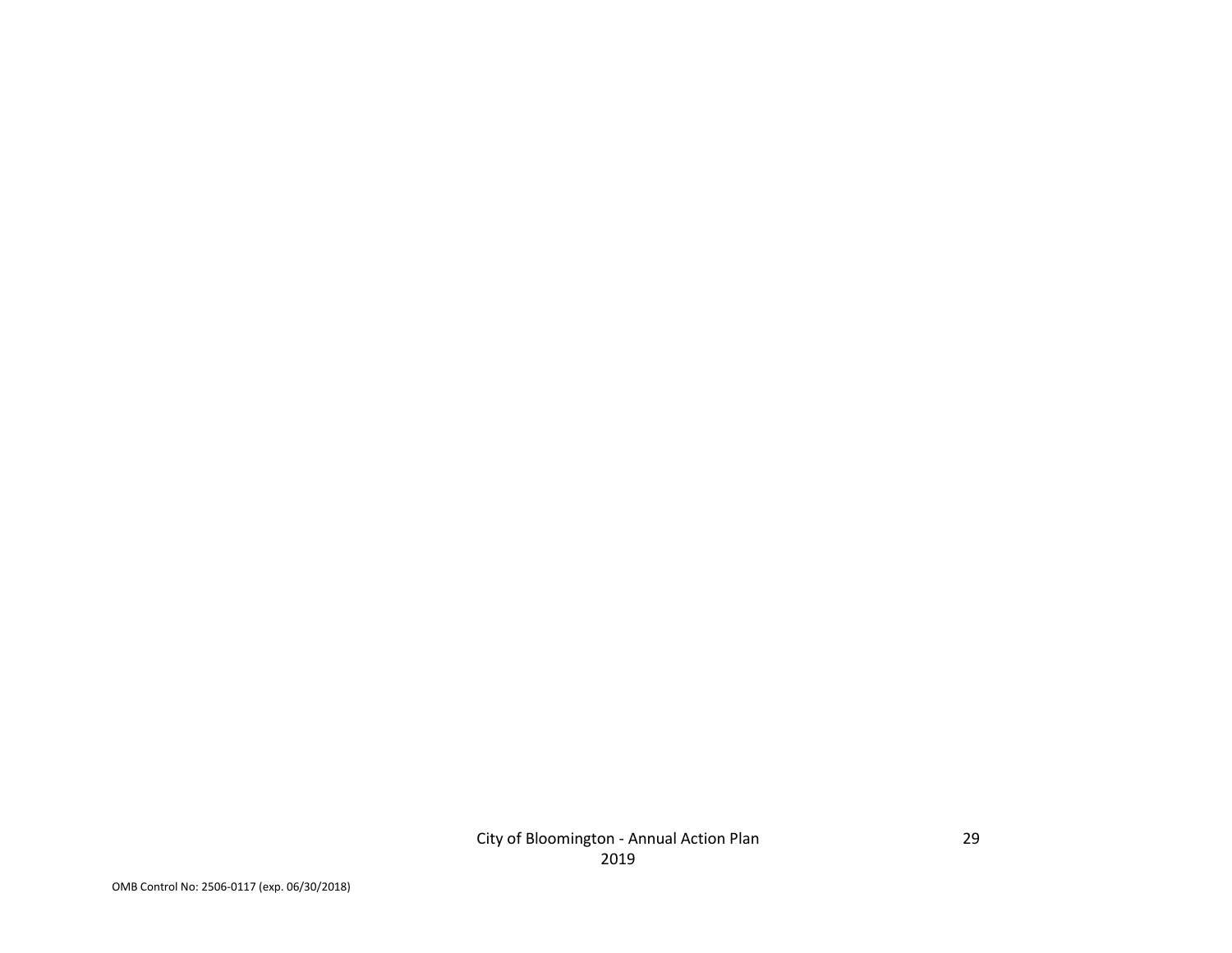## **AP-75 Barriers to affordable housing -91.420, 91.220(j) Introduction**

The City of Bloomington has a long track record supporting new and exisitng affordable housing within the City. The Bloomington HRA operates a Housing Choice Voucehr Proram (Section 8) that assists 551 households each month. The HRA also provides affordable rental opportunities through the 41 rental homes that are owned and managed by the HRA. The HRA has also partnered with private and non-profit developers for development of new affordable housing. Most recently in 2008, the HRA provided \$600,000 for the development of 50 affordable units through the low-income housing tax credit program with a private developer. In 2019. the HRA will assist with the development of 42 Low-Income Housing Tax Credit units at 108 Place. the HRA will provide the land to the developer at a reduced cost to increase the affordablity of the project.

**Actions it planned to remove or ameliorate the negative effects of public policies that serve as barriers to affordable housing such as land use controls, tax policies affecting land, zoning ordinances, building codes, fees and charges, growth limitations, and policies affecting the return on residential investment**

The City of Bloomington continues to seek out ways to foster the development of affordable housing, both ownership and rental. The City is developming its Comprehensive Plan for the Metropolitan Council. Through this process, the City will review its policies, practices, procedures, etc. that may or may not affect the development of affordable housing and the return on residential development from 2020-2040.

The City of Bloomington continues to offer flexibility in the approval of housing projects, including affordable, that help a project to be successful. For example, the City will work with a project's developer and may offer higher densities, reduced parking requirements or TIF or tax abatement to assist the project. In February 2019, the City adopted an Opportunity Housing Ordiance to promote the developmnet of affordable housing in the City. This comprehensive ordinance includes incentives and goals for the development of affordable housing units. More information on the ordinance and other City affordable housing initiatives can be found at: https://www.bloomingtonmn.gov/cd/affordable-housing-preservation-and-creation

The greatest barrier that the City experiences to the development of new affordable housing is the lack of available and/or affordable land. The

City of Bloomington - Annual Action Plan 2019

30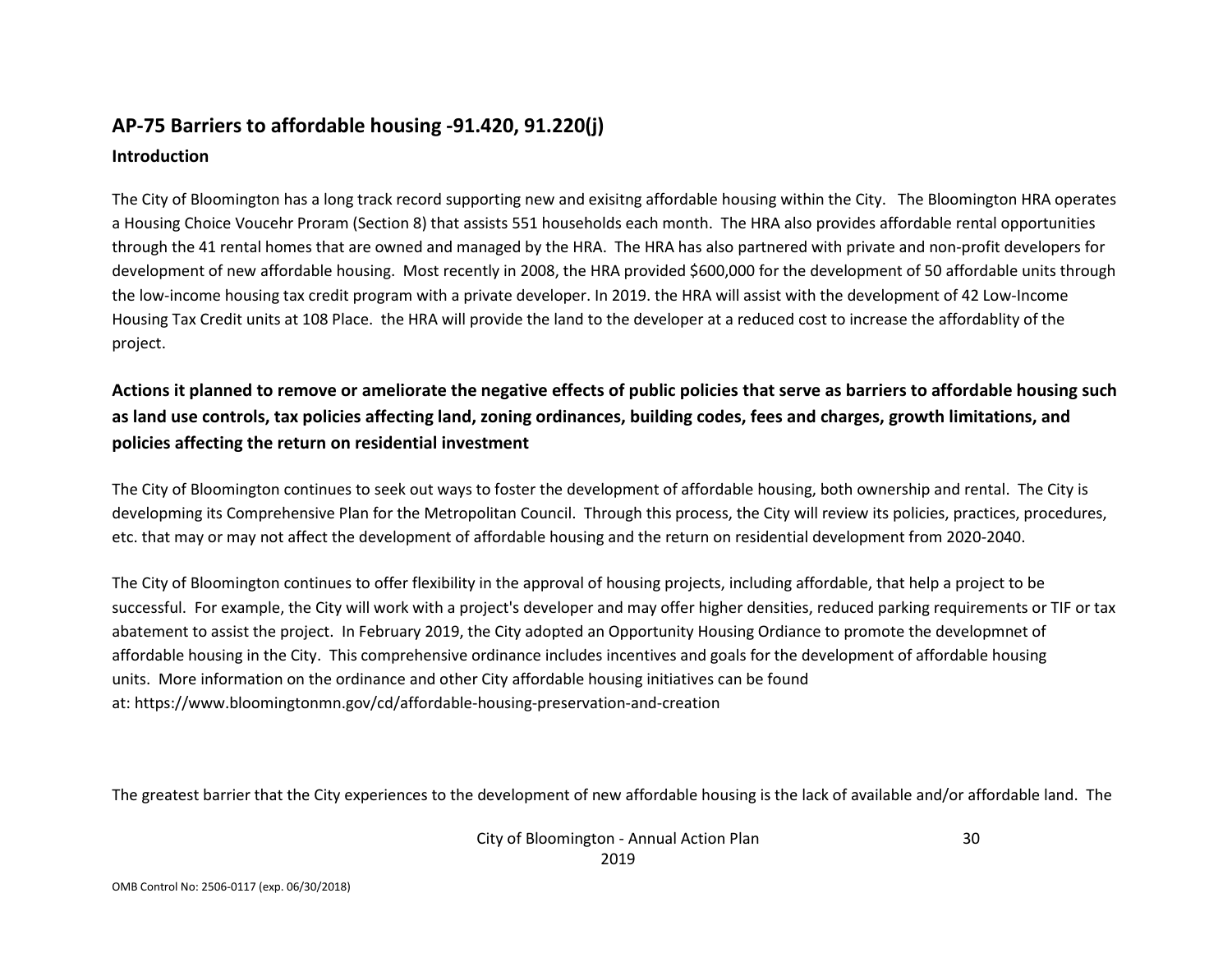City, through its HRA, meets frequenlty with developers of affordable housing who are seeking to create new affordable housing within the City. Bloomington is a built-out city and any new affordable housing will be redevelopment project, which adds significant costs to a project. The HRA is exploring different ways to assist in the land acquisition process for affordable housing, however, greatly deminished emenint domain powers limit the HRA's ability to assemble the multiple parcels needed for most projects

#### **Discussion**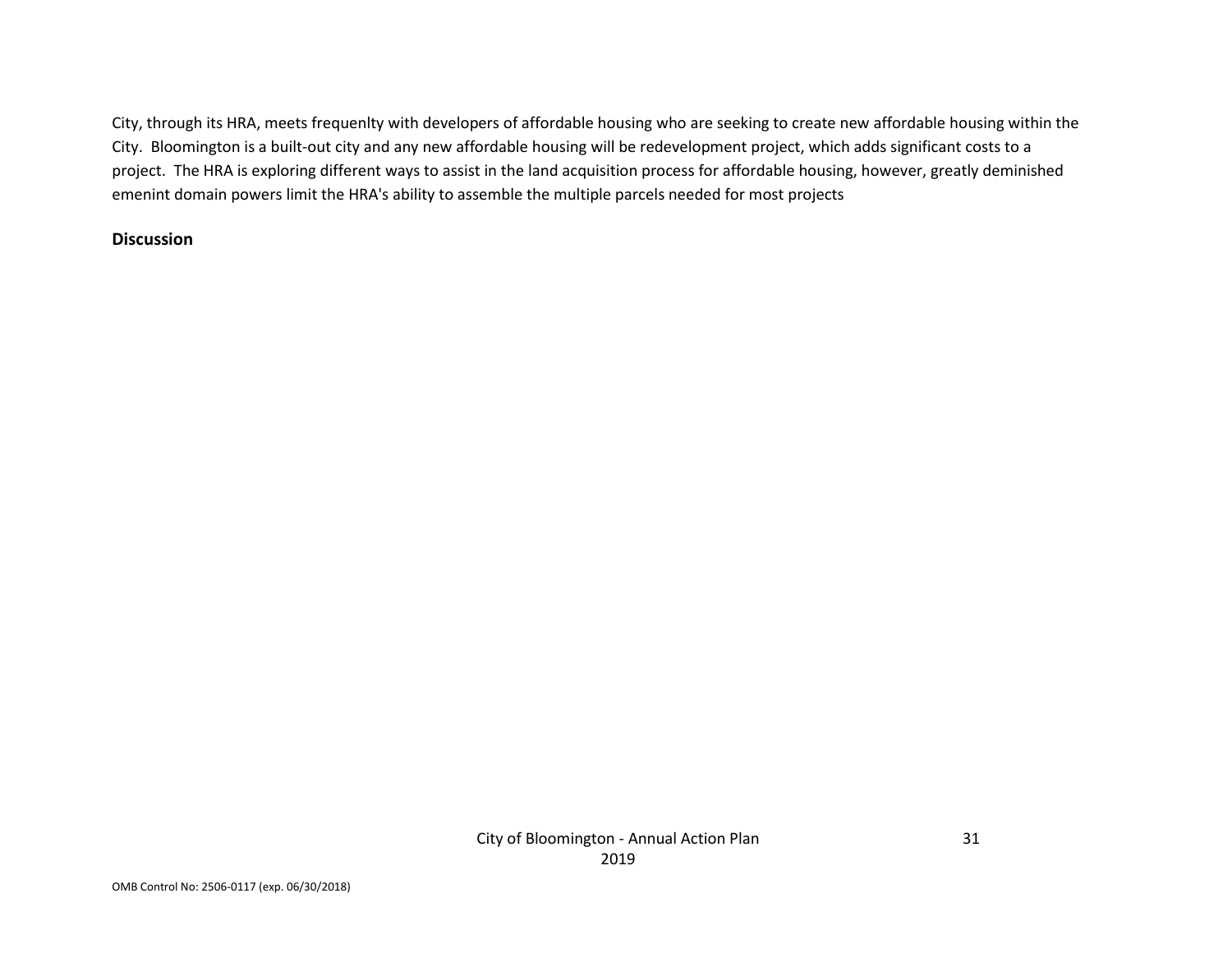## **AP-85 Other Actions - 91.420, 91.220(k)**

#### **Introduction**

Despite limited funding, Bloomington's CDBG program is designed to meet a wide range of needs, including services for seniors, fair housing activities, housing rehabilitation and reducing lead-based paint hazards. The City works with a variety of public, non-profit, and private industry partners to accomplish its community development goals, both through the CDBG program and through other resources.

#### **Actions planned to address obstacles to meeting underserved needs**

The City will continue to identify obstacles, such as lack of affordable housing, to unmet and underserved community needs and support the goals established in the 2015-2019 Consolidated Plan. The City's approach to meeting these affordable housing needs is to provide affordable housing opportunities includes the City's HRA and the Housing Choice Voucher program. In addition, to preserve and expand the supply of decent, safe, and affordable housing, the City will provide financial assistance for rehabilitation and repair of owner-occupied units to low to moderate income families. Other activities that would meet unmet needs not addressed by our limited CDBG funding will be identified and other resources may be sought to meet the need.

The City has chosen activities that best serve the needs of the Citizens of Bloomington, given limited funding of the CDBG Program. Over the past several funding cycles, the City's total grant has been reduced by nearly \$100,000 from its high point of \$522,000 in FY2003. This reduction has created obstacles to expanding existing activities or funding new activities to meet underserved needs.

## **Actions planned to foster and maintain affordable housing**

The biggest affordable housing activity that the Bloomington HRA manages is our 551 unit Housing Choice Voucher program. This important community resources assists 551 families every month. These families include elderly, disabled and single-parent households. However, recent reductions in funding to the Voucher program by Congress/HUD has resulted in the HRA reducing the number of families assisted each month.

In addition, the Bloomington HRA owns 20 single-family homes in our Assisted Rental Housing Program. The units maintain their affordability through the HRA's action to project-base 20 vouchers from its tenant-based Section 8 program in these units. Originally, the units were part of the HRA's Public Housing program, which ended in 2012. The HRA's Public Housing program was developed in 1995; however the program failed to be self-supporting. The HRA had to provide additional funding over several years to cover shortfalls in the Public Housing program. This use of local levy funds to support this federal program was necessary as a result of several years of reduced funding by HUD. The HRA received approval from HUD to terminate its Public Housing program and transfer the units to the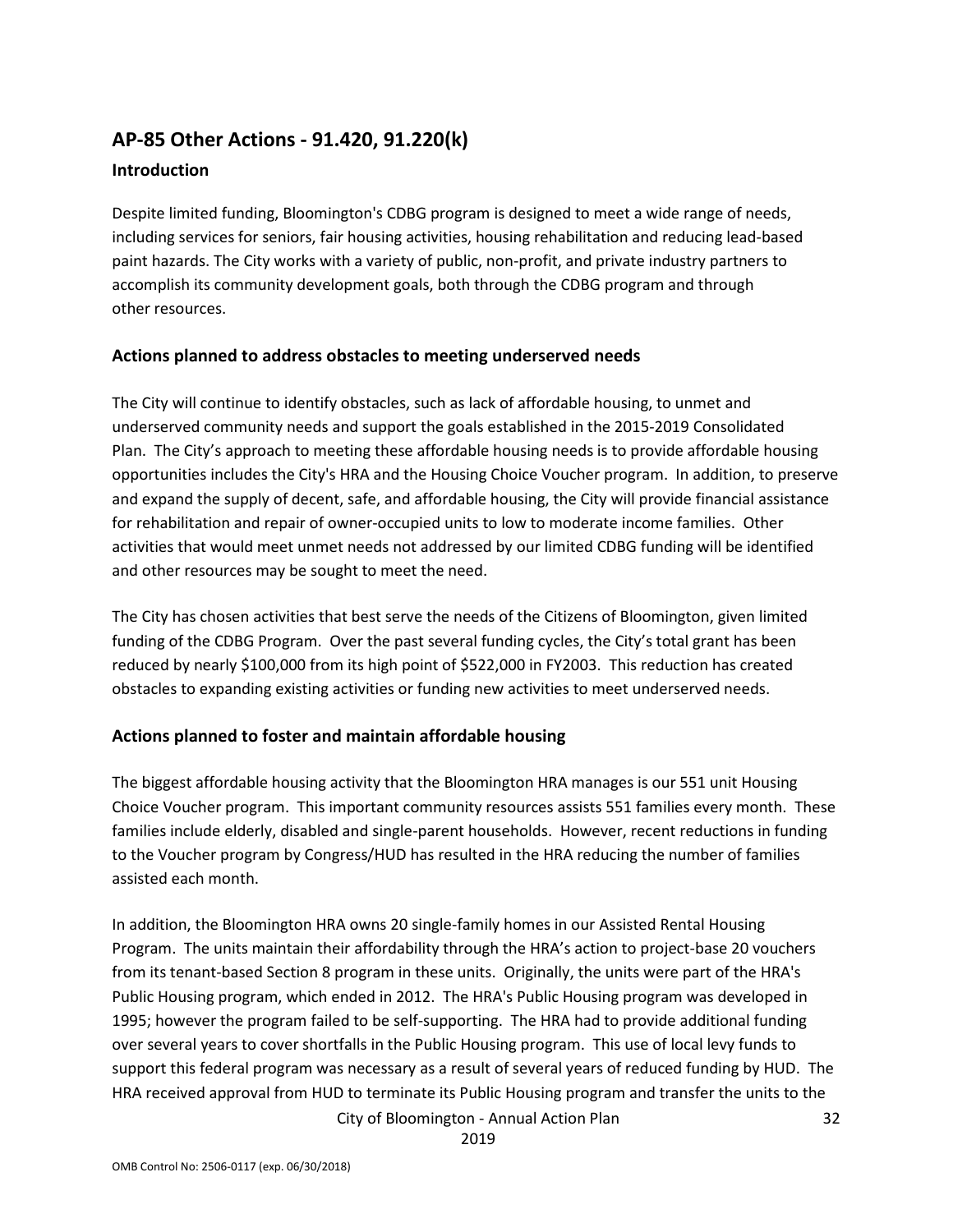Section 8 Housing Choice Voucher program.

In addition, the City of Bloomington's HRA currently has 21 single-family homes in its Rental Home for First-Time Home Buyers program. This program was originally funded by Hennepin County HOME funds. This program serves families that are making the transition from renting to owning their own home. The program escrows a portion of their monthly rent for future use as a down payment on the purchase of a home.

The Bloomington HRA is responsible for maintenance and management of all 41 of the above singlefamily affordable rental units.

The HRA used FY 2007 funding for the land acquisition-substantial rehabilitation activity to assist in funding the land acquisition for the development of 50 new units of affordable tax-credit rentals. The HRA worked with Sherman and Associates to acquire the land for the units with the CDBG funds at 8735 Portland Avenue South. The amount of CDBG expended was \$257,000. In addition, the HRA contributed \$343,000 of its own funds to the project, for a total of \$600,000. The affordability of these tax-credit apartments will provide additional needed workforce housing in the City. The project completed lease up in the fall of 2009. Due to reduced CDBG grants, the City has not been able to fund this activity in recent years.

In 2019. the HRA will assist with the development of 42 Low-Income Housing Tax Credit units at 108 Place. the HRA will provide the land to the developer at a reduced cost to increase the affordablity of the project.

In February 2019, the City adopted an Opportunity Housing Ordiance to promote the developmnet of affordable housing in the City. This comprehensive ordinance includes incentives and goals for the development of affordable housing units. More information on the ordinance and other City affordable housing initiatives can be found at: https://www.bloomingtonmn.gov/cd/affordable-housingpreservation-and-creation

## **Actions planned to reduce lead-based paint hazards**

The City will continue to comply with all requirements of Title X-Residential Paint Hazard Reduction Act of 1992. Additionally, the Bloomington HRA is using a portion of the CDBG funds for lead abatement activities in its Section 8 Rent Assistance Program and CDBG Single Family Rehabilitation Loan Program. The Bloomington HRA also informs all tenants participating in the Section 8 Program, public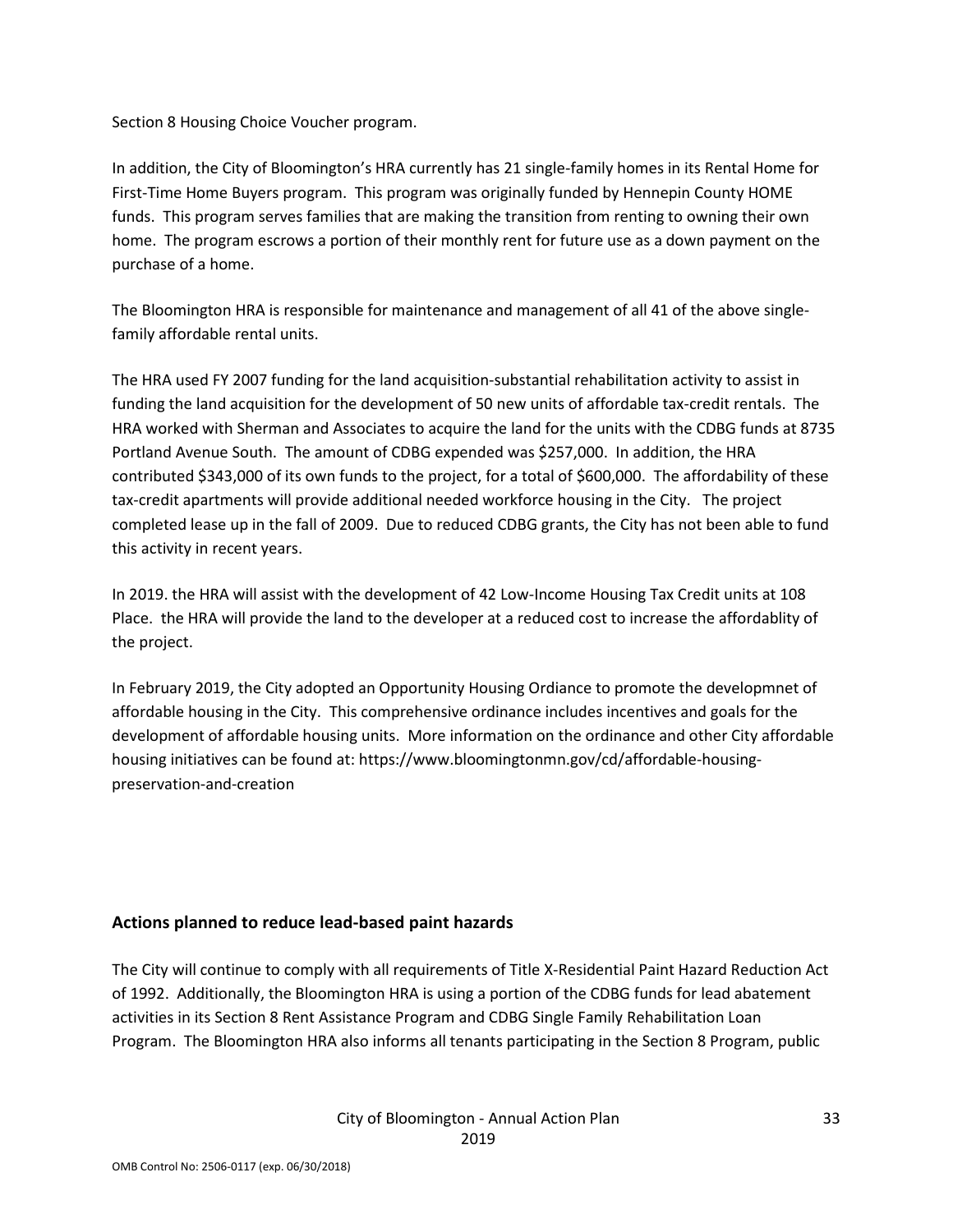housing and rental home program of potential hazards of lead paint.

All recipients of rehabilitation funds must have a lead paint inspection performed on their home prior to receiving a loan. Any lead that is found must then be abated using CDBG funds. The Bloomington Public Health Department also makes referrals for testing when cases of lead poisoning are suspected.

The Bloomington HRA also keeps Section 8 landlords up to date regarding lead paint through its quarterly Rental Collaborative meetings.

The Bloomington HRA has two staff people who are trained lead inspectors and risk assessors. The Bloomington HRA provides CDBG funding to owners of rental property with Section 8 households with children below the age of six where the units will have to be tested for lead. Also, all of their Single Family rehabilitation activities (approximately 35 units) through the CDBG Program will have to be assessed and abated of lead paint.

Collaborative efforts: The City of Bloomington's Public Health Division advises the staff of the HRA of any known persons with lead poisoning who may be seeking services from the HRA/CDBG funded activities. In addition, the City partners with Hennepin County to provide lead paint abatement services for single-family rehabilitation clients whose family composition qualifies.

## **Actions planned to reduce the number of poverty-level families**

The HRA provides affordable housing to poverty-level families through its Housing and Redevelopment Authority. This stable housing offers families and individuals the structure necessary to work on their income issues, such as education, new jobs and other important factors to overcome poverty.

## **Actions planned to develop institutional structure**

The City of Bloomington has and will continue to coordinate with other institutions in the delivery of housing and community development programs. For example, in the past, the City has partnered with the National Handicapped Housing Institute, Sherman & Associates, MWF, Aeon and Sand Companies for the development of new or preservation of affordable and/or accessible housing

## **Actions planned to enhance coordination between public and private housing and social service agencies**

The City of Bloomington has its own Housing and Redevelopment Authority. The HRA manages the CDBG program for the City and the two entities work closely together to achieve shared goals. In addition the HRA manages 551 units of affordable housing through its Housing Choice Voucher program. This important community resources assists 551 families every month. These families include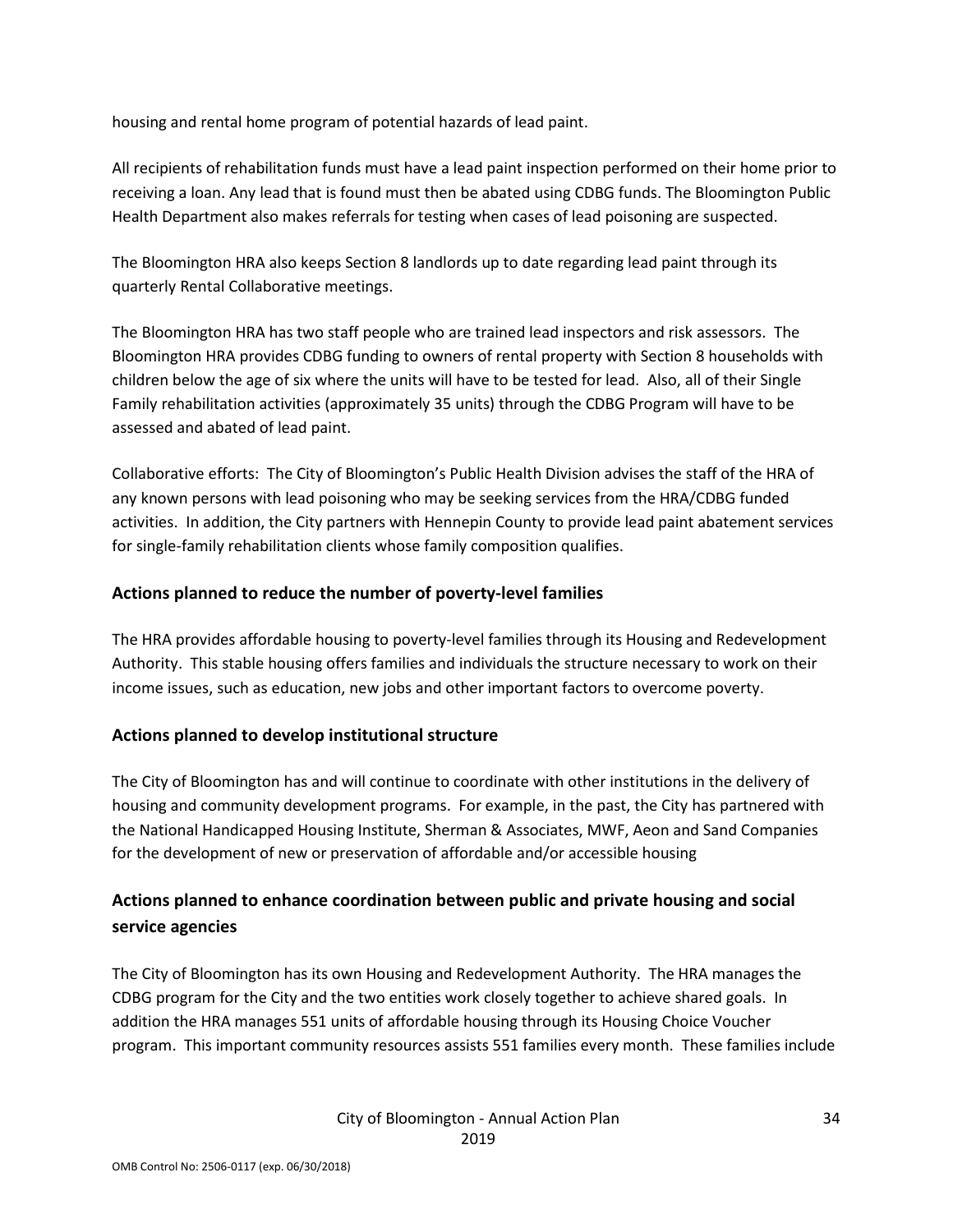elerly, disabled and single-parent households.

In addition, the Bloomington HRA owns 20 single-family homes in our Assisted Rental Housing Program. The units maintain their affordability through the HRA's action to project-base 20 vouchers from its tenant-based Section 8 program in these units. Originally, the units were part of the HRA's Public Housing program, which ended in 2012. The HRA's Public Housing program was developed in 1995; however the program failed to be self-supporting. The HRA had to provide additional funding over several years to cover shortfalls in the Public Housing program. This use of local levy funds to support this federal program was necessary as a result of several years of reduced funding by HUD. The HRA received approval from HUD to terminate its Public Housing proegram and transfer the units to the Section 8 Housing Choice Voucher program.

#### **Discussion**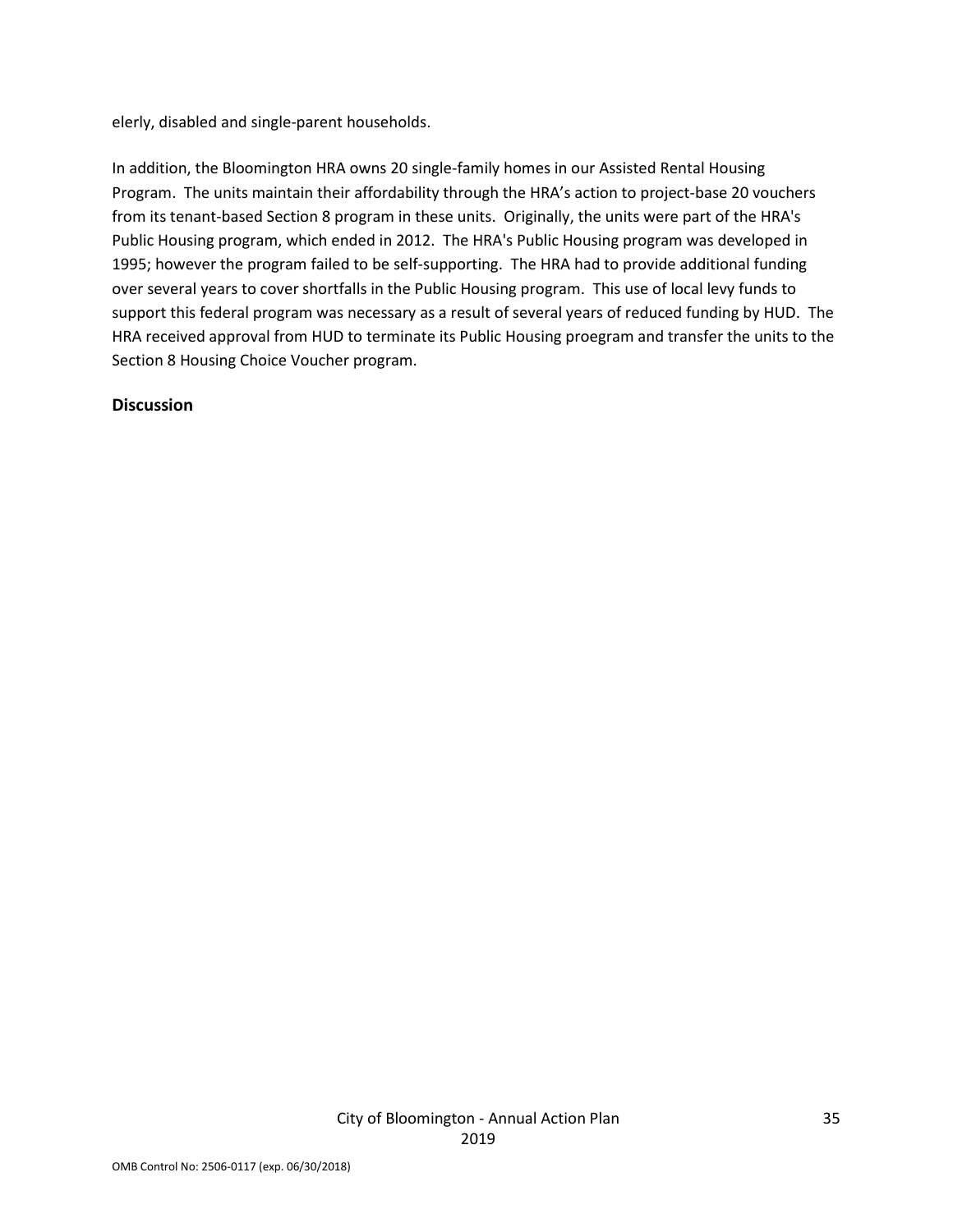## **Program Specific Requirements**

## **AP-90 Program Specific Requirements - 91.420, 91.220(l)(1,2,4)**

#### **Introduction**

## **Community Development Block Grant Program (CDBG) Reference 24 CFR 91.220(l)(1)**

Projects planned with all CDBG funds expected to be available during the year are identified in the Projects Table. The following identifies program income that is available for use that is included in projects to be carried out.

| 1. The total amount of program income that will have been received before the start of the next   |             |
|---------------------------------------------------------------------------------------------------|-------------|
| program year and that has not yet been reprogrammed                                               | 0           |
| 2. The amount of proceeds from section 108 loan guarantees that will be used during the year to   |             |
| address the priority needs and specific objectives identified in the grantee's strategic plan.    | $\mathbf 0$ |
| 3. The amount of surplus funds from urban renewal settlements                                     | 0           |
| 4. The amount of any grant funds returned to the line of credit for which the planned use has not |             |
| been included in a prior statement or plan                                                        | 0           |
| 5. The amount of income from float-funded activities                                              | 0           |
| <b>Total Program Income:</b>                                                                      | 0           |
|                                                                                                   |             |

#### **Other CDBG Requirements**

| 1. The amount of urgent need activities                                            | $\Omega$ |
|------------------------------------------------------------------------------------|----------|
| 2. The estimated percentage of CDBG funds that will be used for activities that    |          |
| benefit persons of low and moderate income. Overall Benefit - A consecutive period |          |
| of one, two or three years may be used to determine that a minimum overall         |          |
| benefit of 70% of CDBG funds is used to benefit persons of low and moderate        |          |
| income. Specify the years covered that include this Annual Action Plan.            | 80.00%   |